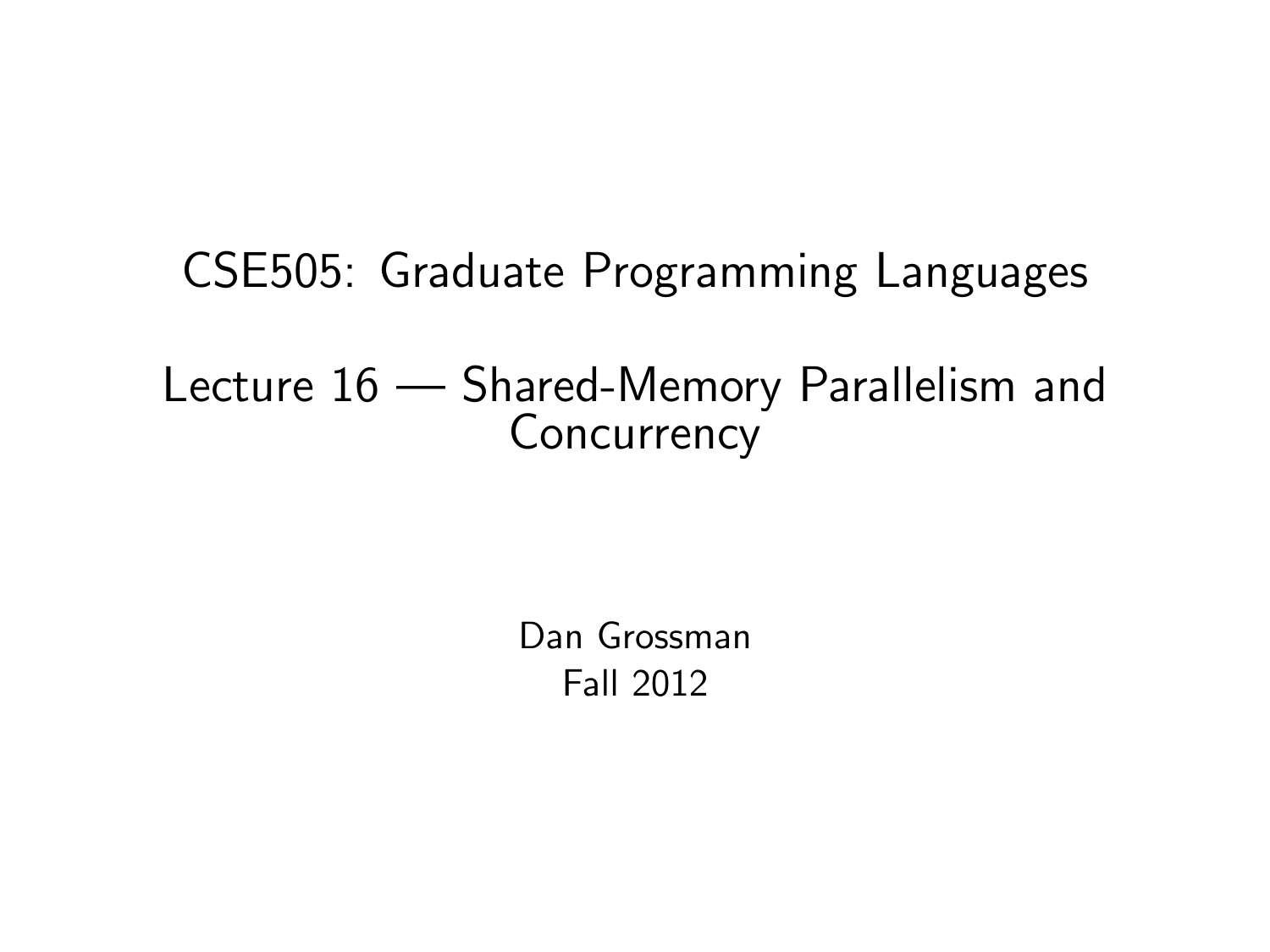#### Concurrency and Parallelism

- $\triangleright$  PL support for concurrency/parallelism a huge topic
	- Increasingly important (not traditionally in PL courses)
	- $\triangleright$  Lots of active research as well as decades-old work
- $\triangleright$  We'll just do explicit threads plus:
	- $\triangleright$  Shared memory (locks and transactions)
	- $\blacktriangleright$  Futures
	- $\triangleright$  Synchronous message passing (*Concurrent ML*)
- $\triangleright$  We'll skip
	- $\triangleright$  Process calculi (foundational message-passing)
	- $\triangleright$  Asynchronous methods, join calculus, ...
	- $\triangleright$  Data-parallel languages (e.g., NESL or ZPL)
	- <sup>I</sup> ...
- $\triangleright$  Mostly in ML syntax (inference rules where convenient)
	- $\triangleright$  Even though current OCaml implementation has threads but not parallelism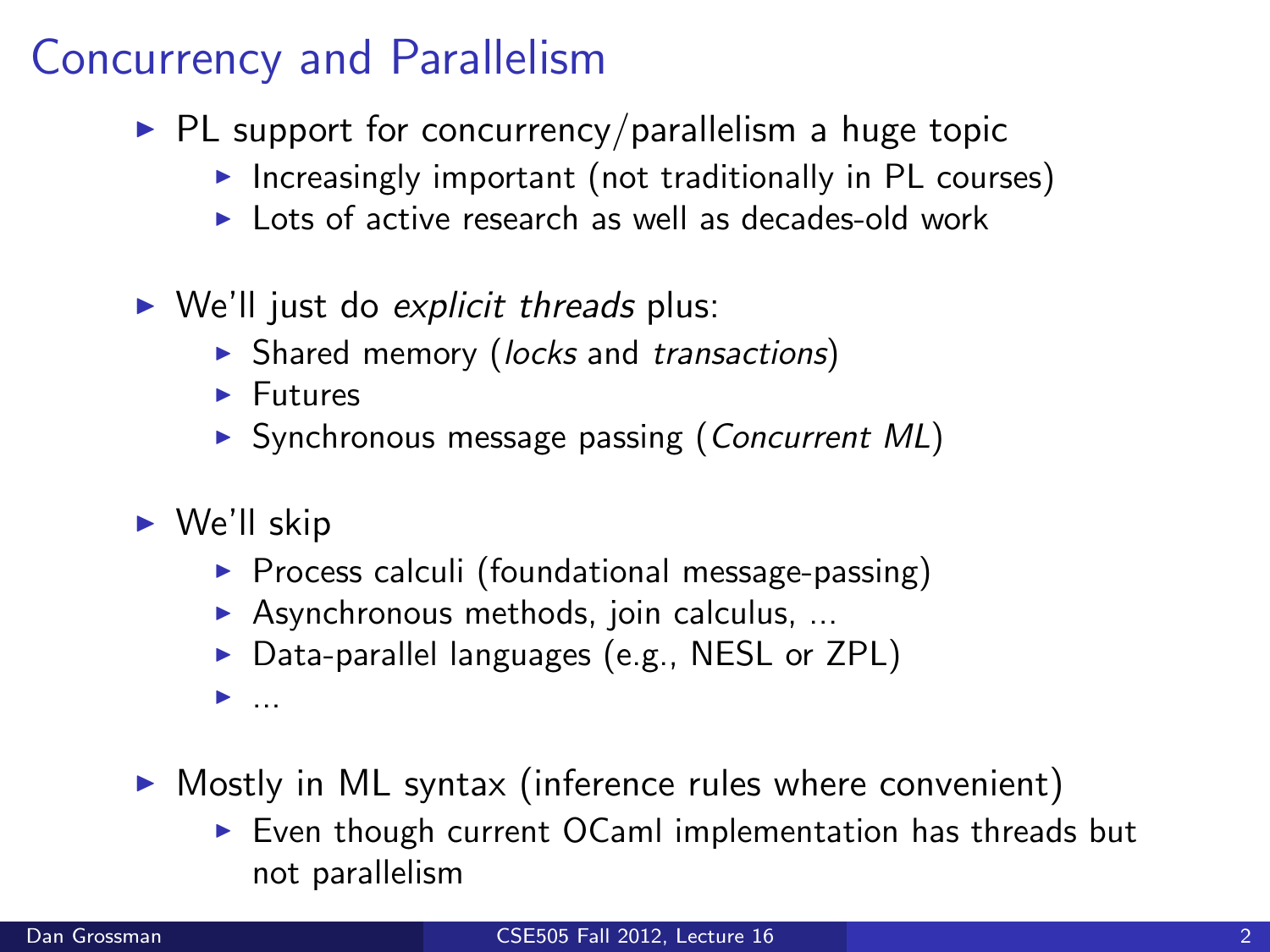#### Concurrency vs. Parallelism

(Terminology not universal, but distinction paramount):

Concurrency is about correctly and efficiently managing access to shared resources

- $\triangleright$  Examples: operating system, shared hashtable, version control
- $\triangleright$  Key challenge is responsiveness to external events that may arrive asynchronously and/or simultaneously
- $\triangleright$  Often provide responsiveness via threads
- $\triangleright$  Often focus on synchronization

Parallelism is about using extra computational resources to do more useful work per unit time

- $\triangleright$  Examples: scientific computing, most graphics, a lot of servers
- $\triangleright$  Key challenge is Amdahl's Law (no sequential bottlenecks)
- $\triangleright$  Often provide parallelism via threads on different processors and/or to mask I/O latency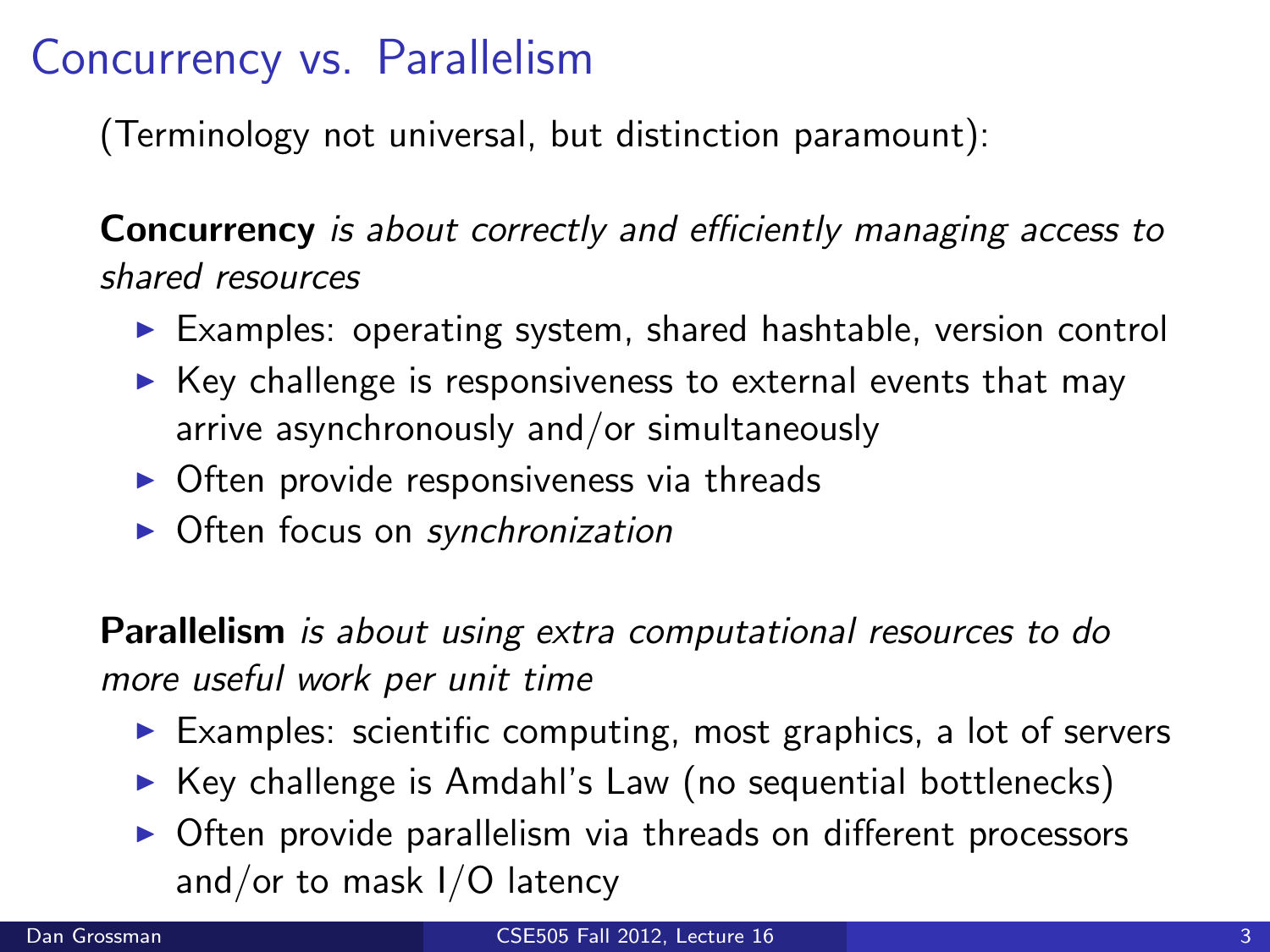#### **Threads**

High-level: "Communicating sequential processes"

Low-level: "Multiple stacks plus communication"

From OCaml's thread.mli:

type t (\*thread handle; remember we're in module Thread\*) val create :  $('a->'b) \rightarrow 'a \rightarrow t$  (\* run new thread \*) val self : unit  $\rightarrow$  t (\* what thread is executing this? \*)

The code for a thread is in a closure (with hidden fields) and Thread.create actually spawns the thread

Most languages make the same distinction, e.g., Java:

- $\triangleright$  Create a Thread object (data in fields) with a run method
- $\triangleright$  Call its start method to actually spawn the thread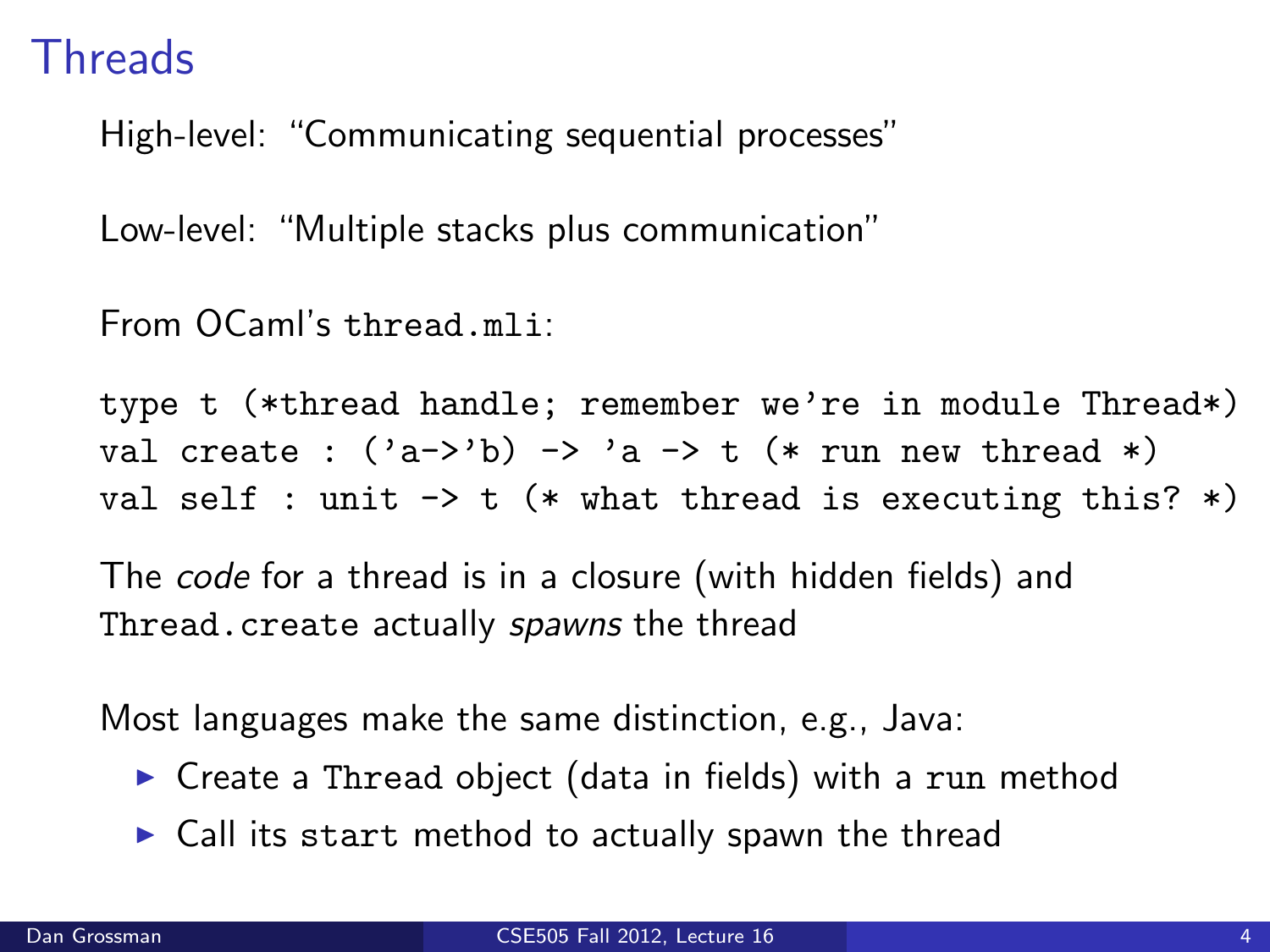#### Why use threads?

One OR more of:

- 1. Performance (multiprocessor or mask  $1/O$  latency)
- 2. Isolation (separate errors or responsiveness)
- 3. Natural code structure (1 stack awkward)

It's not just performance

On the other hand, it seems fundamentally harder (for programmers, language implementors, language designers, semanticists) to have multiple threads of execution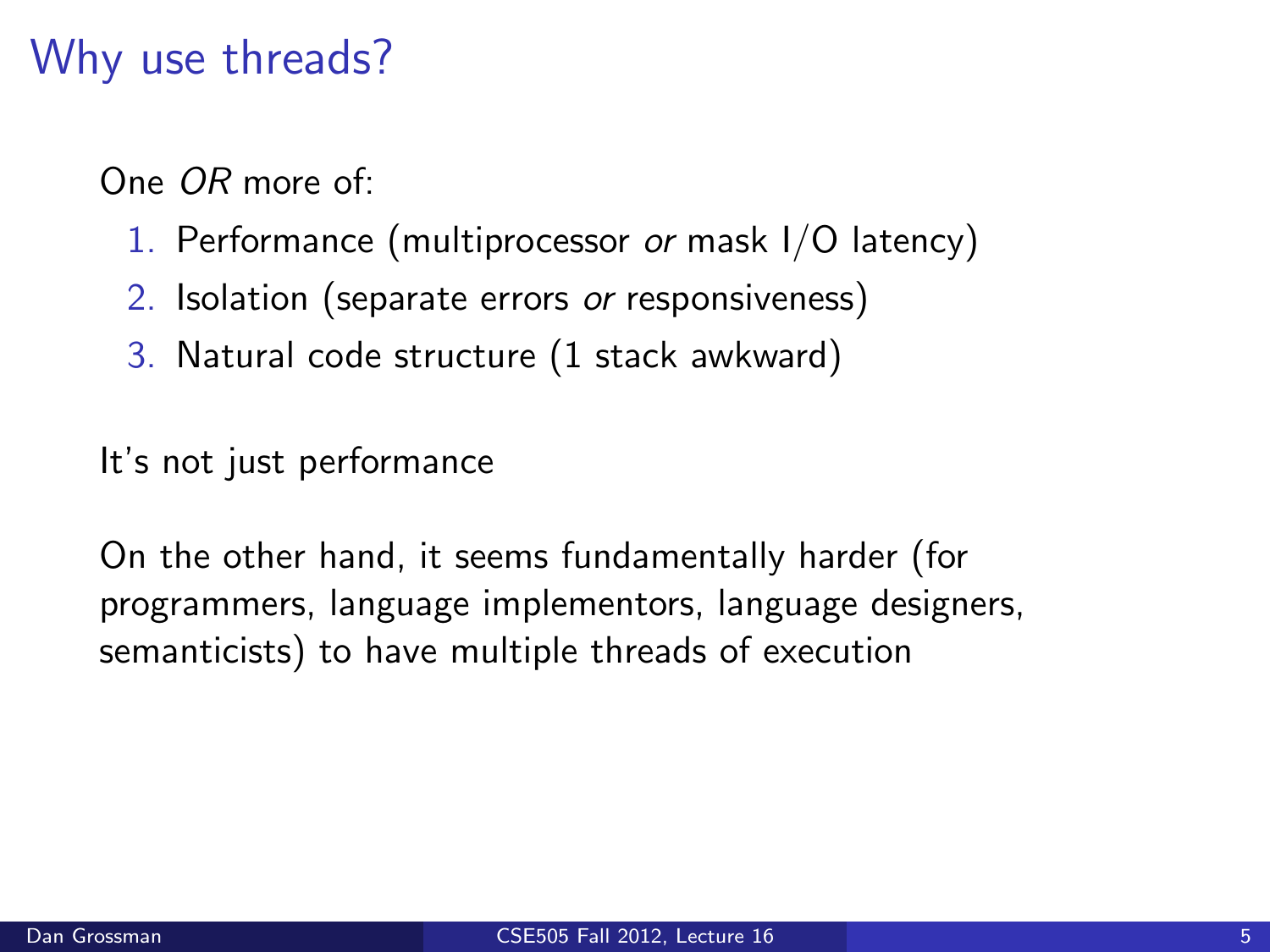#### One possible formalism (omitting thread-ids)

- $\triangleright$  Program state is one heap and multiple expressions
- Any  $e_i$  might "take the next step" and potentially spawn a thread
- $\triangleright$  A value in the "thread-pool" is removable
- $\triangleright$  Nondeterministic with *interleaving granularity* determined by rules

Some example rules for  $H; e \rightarrow H'; e'; o$  (where  $o ::= \cdot \mid e$ ):

$$
\dfrac{H;e_1\rightarrow H';e_1';o}{H;e_1\ e_2\rightarrow H';e_1'\ e_2;o}
$$

 $H$ ; spawn $(v_1, v_2) \to H$ ; 0;  $(v_1, v_2)$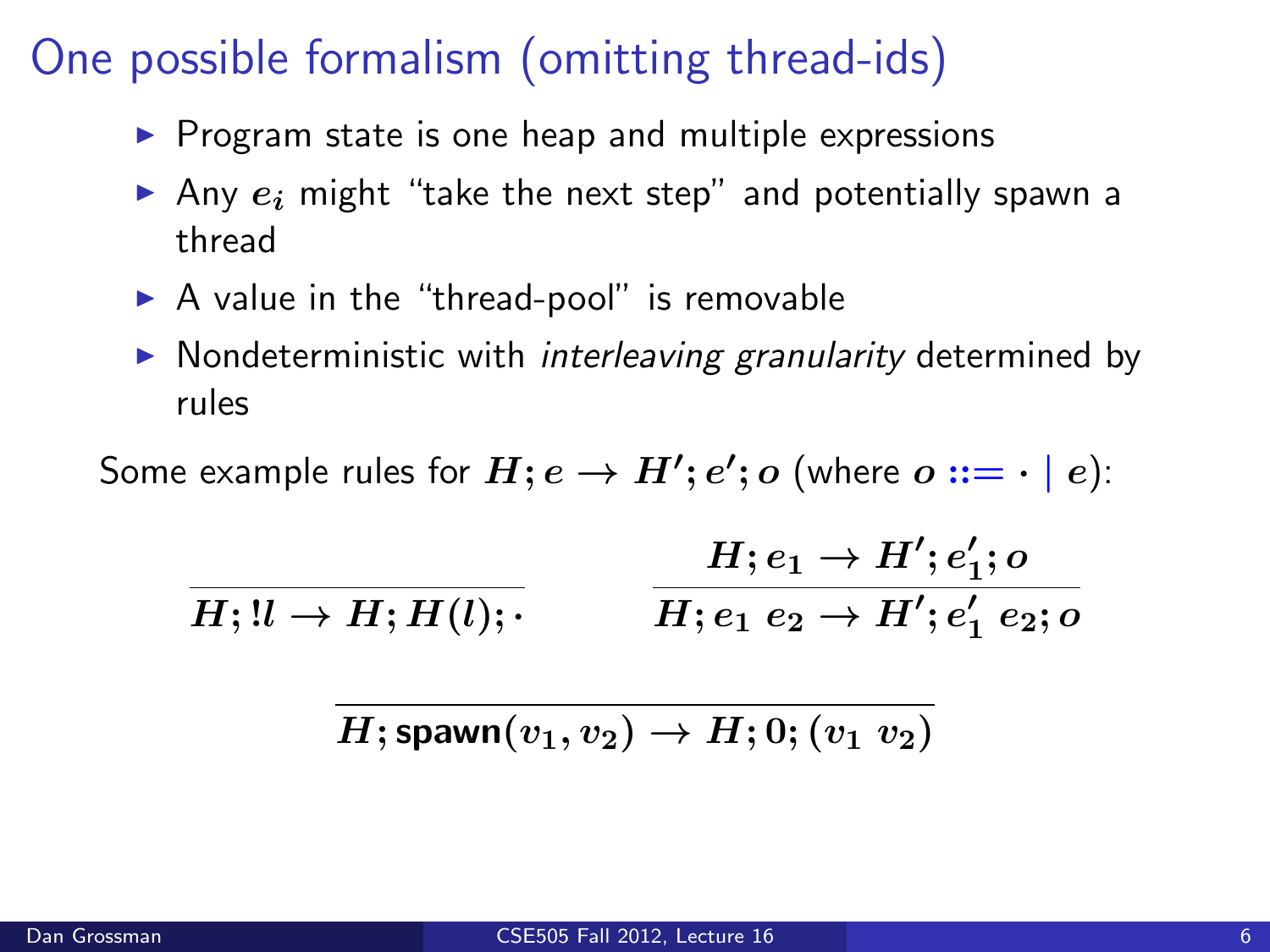#### Formalism continued

The  $H;e\to H';e';o$  judgment is just a helper-judgment for  $H;T\to H';T'$  where  $T ::= \cdot \mid e;T$ 

$$
H;e\rightarrow H';e';\cdot
$$
  

$$
\overline{H;e_1;\ldots;e;\ldots;e_n\rightarrow H';e_1;\ldots;e';\ldots;e_n}
$$
  

$$
H;e\rightarrow H';e';e''
$$
  

$$
\overline{H';e_1;\ldots;e;\ldots;e_n\rightarrow H';e_1;\ldots;e';\ldots;e_n;e''}
$$

 $H; e_1; \ldots; e_{i-1}; v; e_{i+1}; \ldots; e_n \rightarrow H; e_1; \ldots; e_{i-1}; e_{i+1}; \ldots; e_n$ 

Program termination:  $H$ :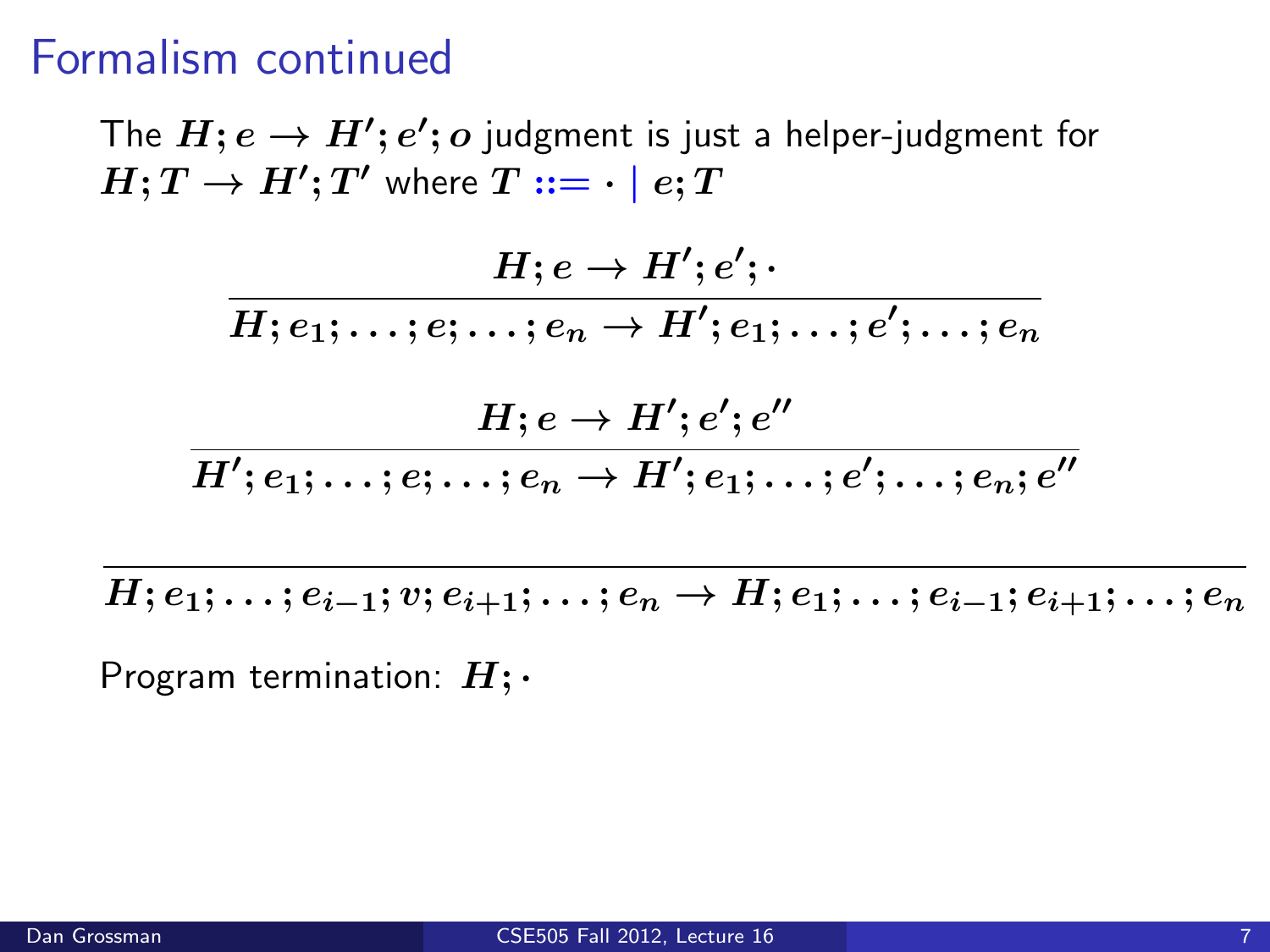#### Equivalence just changed

Expressions equivalent in a single-threaded world are not necessarily equivalent in a multithreaded context!

Example in OCaml:

let  $x, y = ref 0$ , ref 0 in create (fun () -> if (!y)=1 then  $x:=(!x)+1)$  (); create (fun () -> if (!x)=1 then  $y := (!y)+1$ ) () (\* 1 \*)

Can we replace line (1) with:

create (fun () -> y:=(!y)+1; if (!x)<>1 then y:=(!y)-1) ()

For more compiler gotchas, see "Threads cannot be implemented as a library" by Hans-J. Boehm in PLDI2005

 $\triangleright$  Example: C bit-fields or other adjacent fields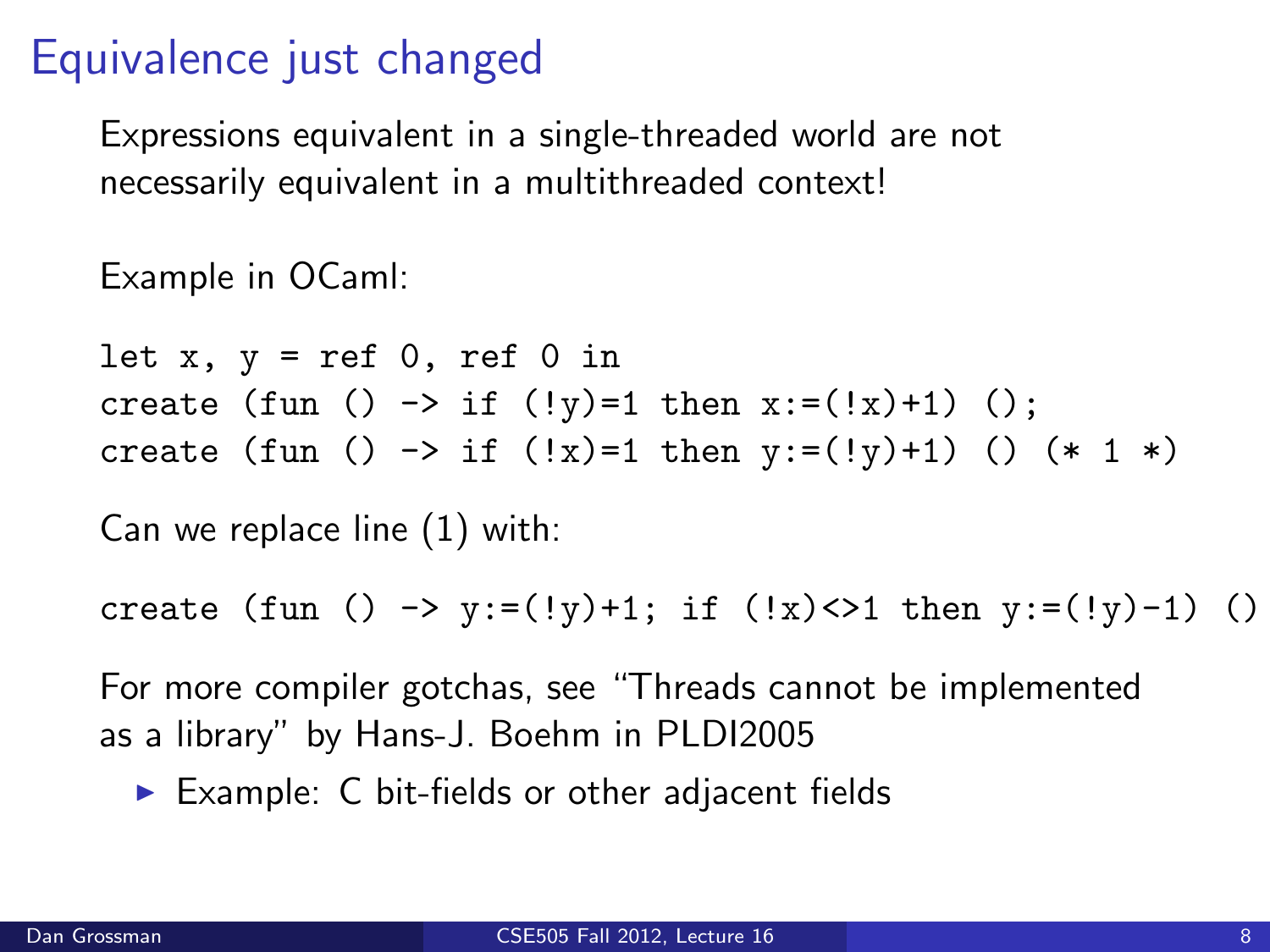#### Communication

If threads do nothing other threads need to "see," we are done

- $\triangleright$  Best to do as little communication as possible
- $\blacktriangleright$  E.g., do not mutate shared data unnecessarily, or hide mutation behind easier-to-use interfaces

One way to communicate: Shared memory

- $\triangleright$  One thread writes to a ref, another reads it
- $\triangleright$  Sounds nasty with pre-emptive scheduling
- $\blacktriangleright$  Hence synchronization mechanisms
	- $\triangleright$  Taught in O/S for historical reasons!
	- $\blacktriangleright$  Fundamentally about restricting interleavings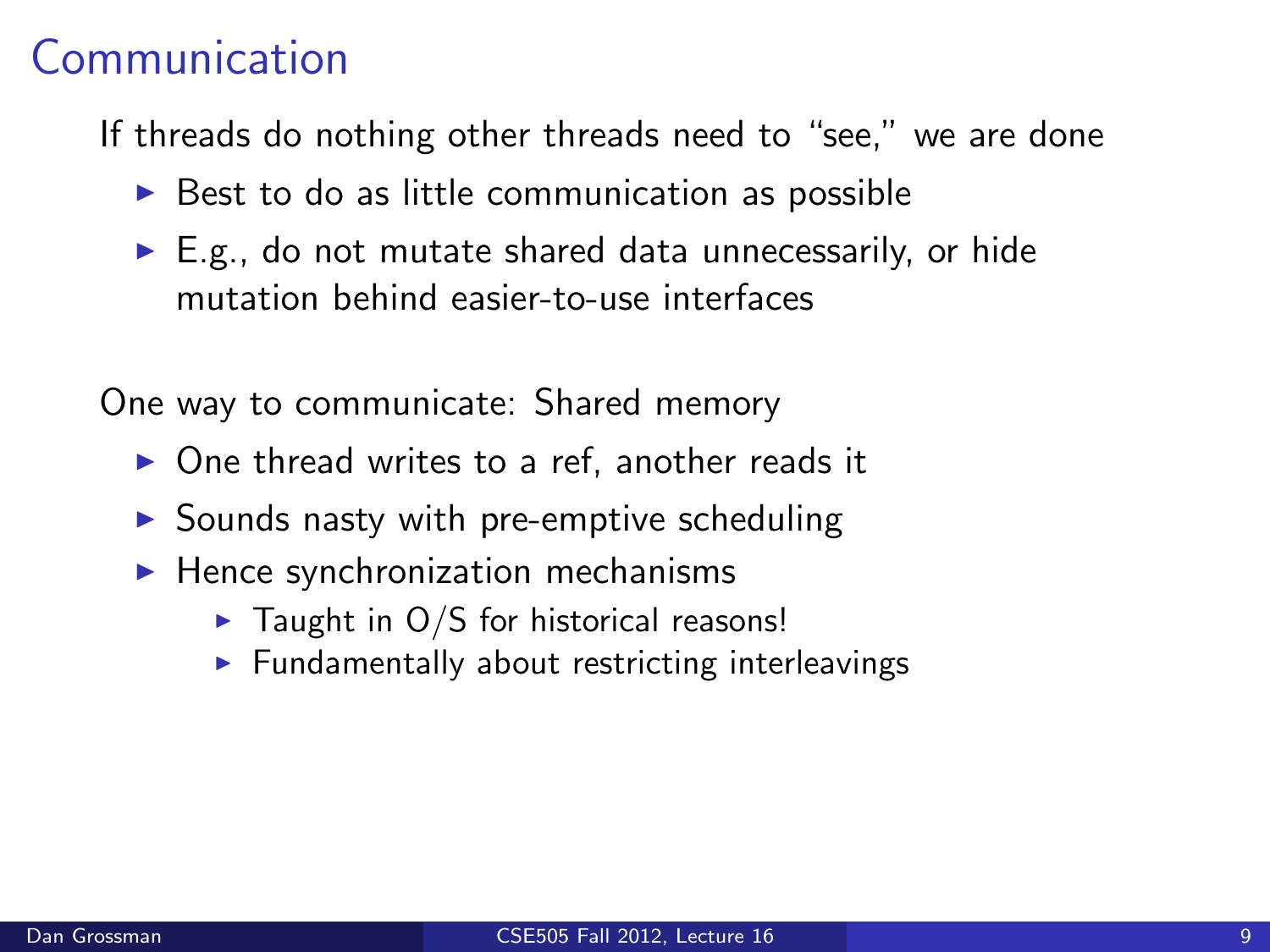Join

"Fork-join" parallelism a simple approach good for "farm out subcomputations then merge results"

(\* suspend caller until/unless arg terminates \*) val join : t -> unit

Common pattern:

val fork\_join : ('a -> 'b array) -> (\* divider \*) ('b -> 'c) -> (\* conqueror \*) ('c array -> 'd) -> (\* merger \*) 'a -> (\* data \*) 'd

Apply the second argument to each element of the 'b array in parallel, then use third argument *after* they are done.

See lec16code.ml for implementation and related patterns (untested)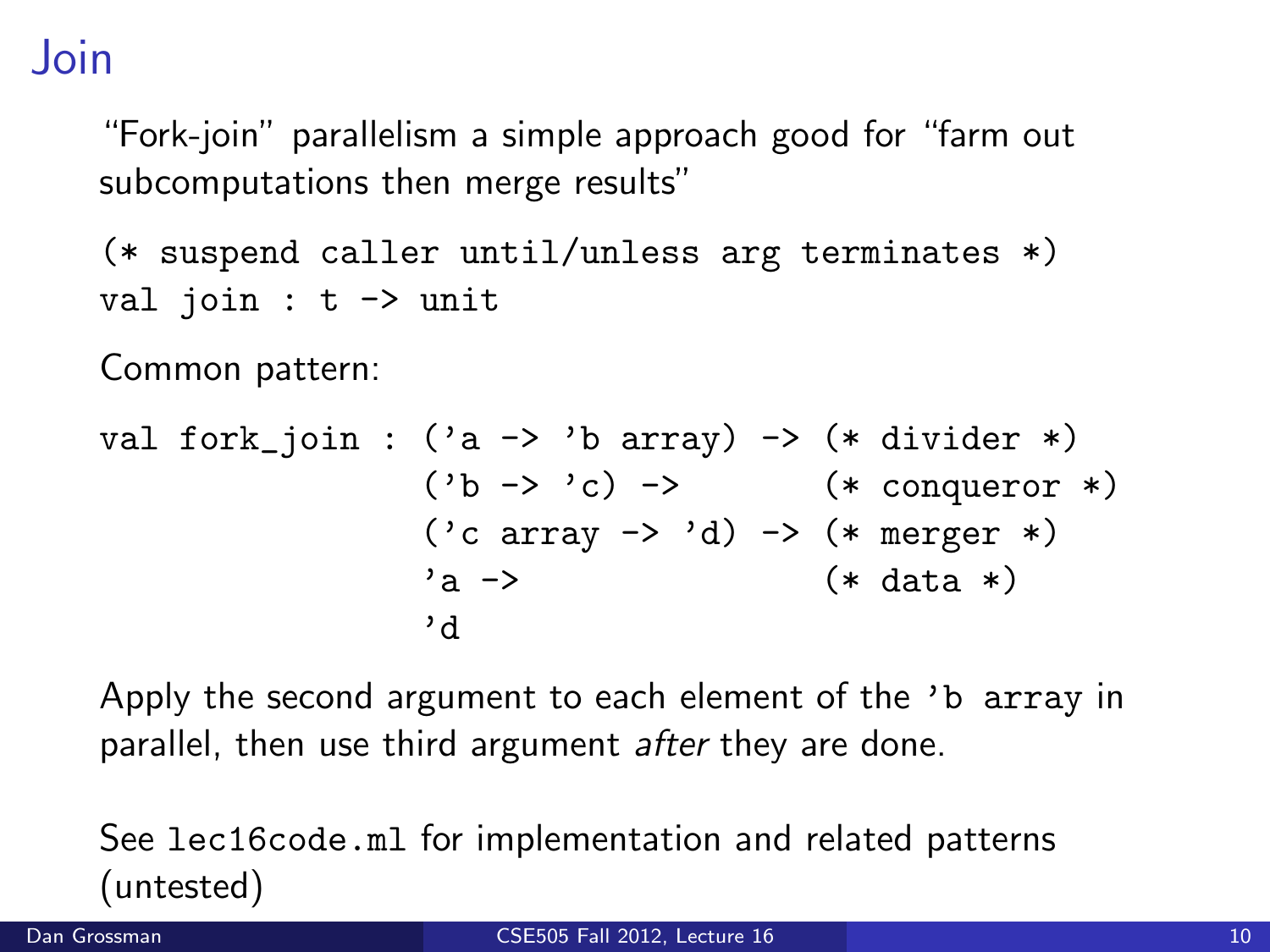#### Futures

A different model for explicit parallelism without explicit shared memory or message sends

- $\triangleright$  Easy to implement on top of either, but most models are easily inter-implementable
- $\triangleright$  See ML file for implementation over shared memory

```
type 'a promise;
val future : (unit \rightarrow 'a) \rightarrow 'a promise (*do in parallel*)val force : 'a promise -> 'a (*may block*)
```
Essentially fork/join with a value returned?

- $\triangleright$  Returning a value more functional
- Eess structured than "cobegin s1; s2; ... sn" form of fork/join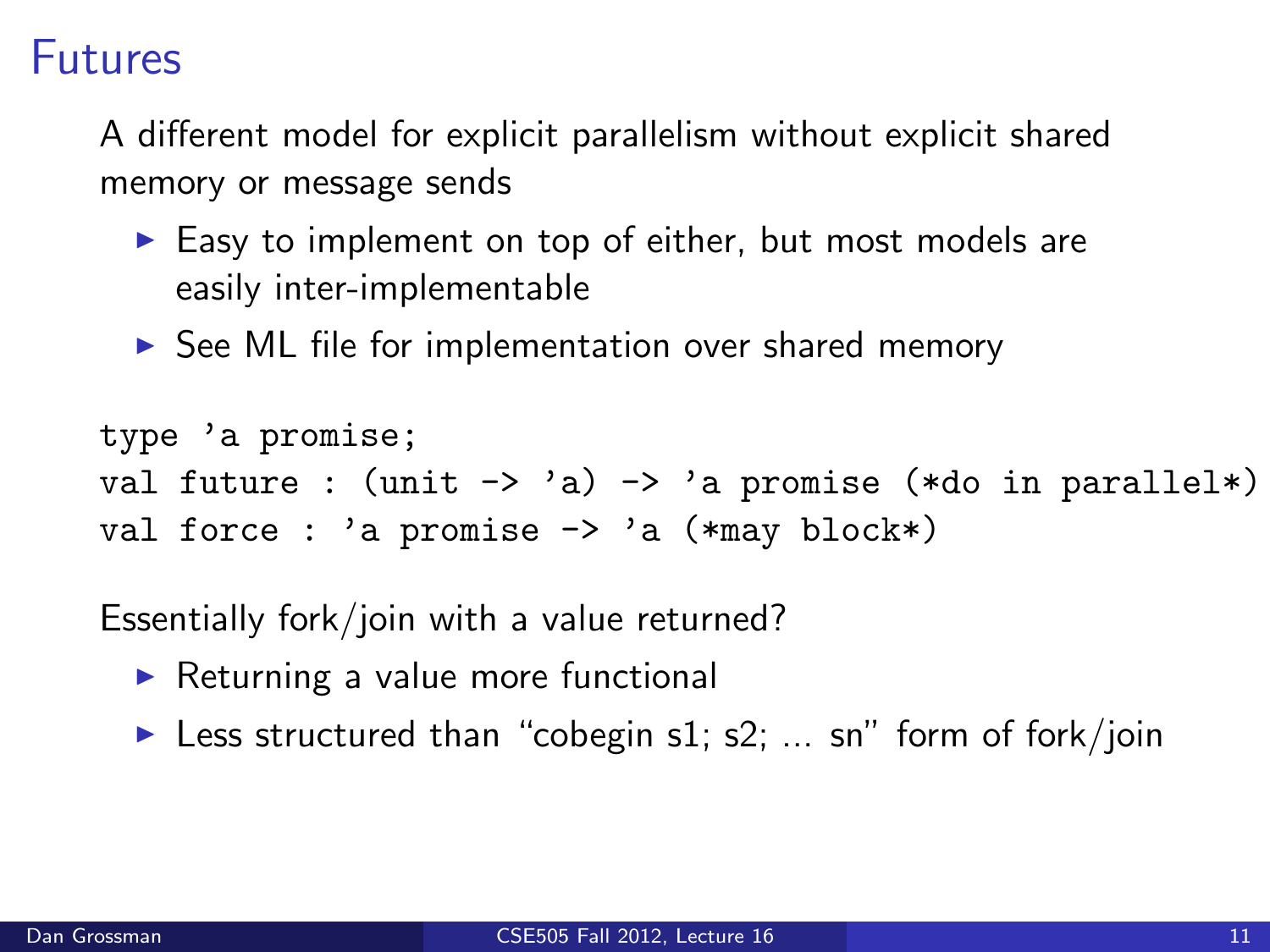#### Locks (a.k.a. mutexes)

```
(* mutex.mli *)type t (* a mutex *)
val create : unit \rightarrow t
val lock : t \rightarrow unit (* may block *)
val unlock : t -> unit
```
OCaml locks do not have two common features:

- $\triangleright$  Reentrancy (changes semantics of lock and unlock)
- $\triangleright$  Banning nonholder release (changes semantics of unlock)

Also want condition variables (condition.mli), not discussed here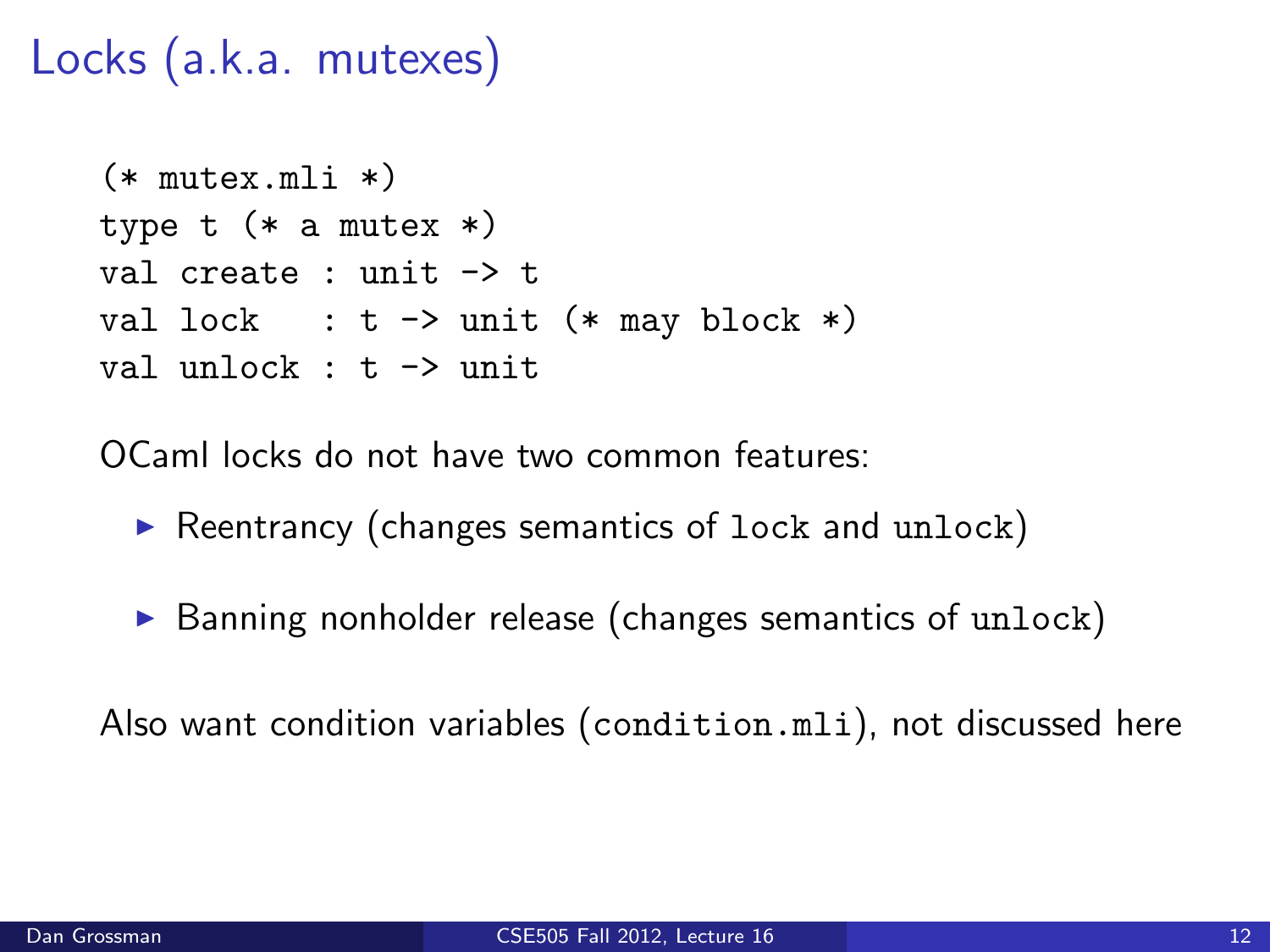#### Using locks

Among infinite correct idioms using locks (and more incorrect ones), the most common:

- $\triangleright$  Determine what data must be "kept in sync"
- $\triangleright$  Always acquire a lock before accessing that data and release it afterwards
- $\blacktriangleright$  Have a partial order on all locks and if a thread holds  $m_1$  it can acquire  $m_2$  only if  $m_1 < m_2$

See canonical "bank account" example in lec16code.ml

Coarser locking (more data with same lock) trades off parallelism with synchronization

- $\triangleright$  Under-synchronizing the hallmark of concurrency incorrectness
- $\triangleright$  Over-synchronizing the hallmark of concurrency inefficiency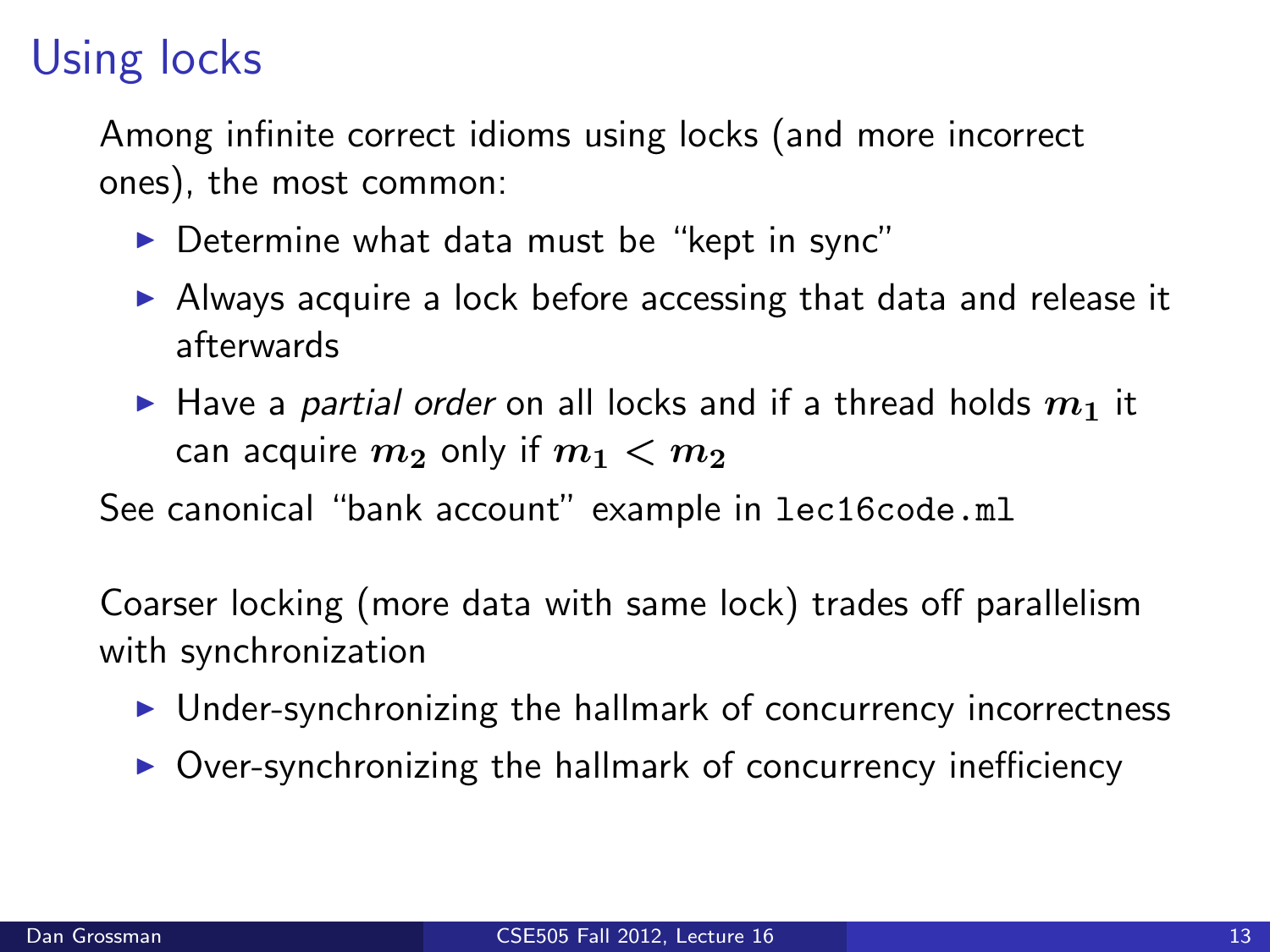#### The Evolution Problem

Write a new function that needs to update  $o1$  and  $o2$  together.

- $\triangleright$  What locks should you acquire? In what order?
- $\blacktriangleright$  There may be no answer that avoids races and deadlocks without breaking old code. (Need a stricter partial order.)
	- $\triangleright$  Race conditions: See definitions later in lecture
	- $\blacktriangleright$  Deadlock: Cycle of threads blocked forever

See xfer code in lec16code.ml

Real Java example:

```
synchronized append(StringBuffer sb) {
int len = sb.length(); //synchronized
if(this.count+len > this.value.length) this.expand(...);
sb.getChars(0,len,this.value,this.count); //synchronized
```

```
...
}
```
Undocumented in 1.4; in 1.5 caller synchronizes on sb if necessary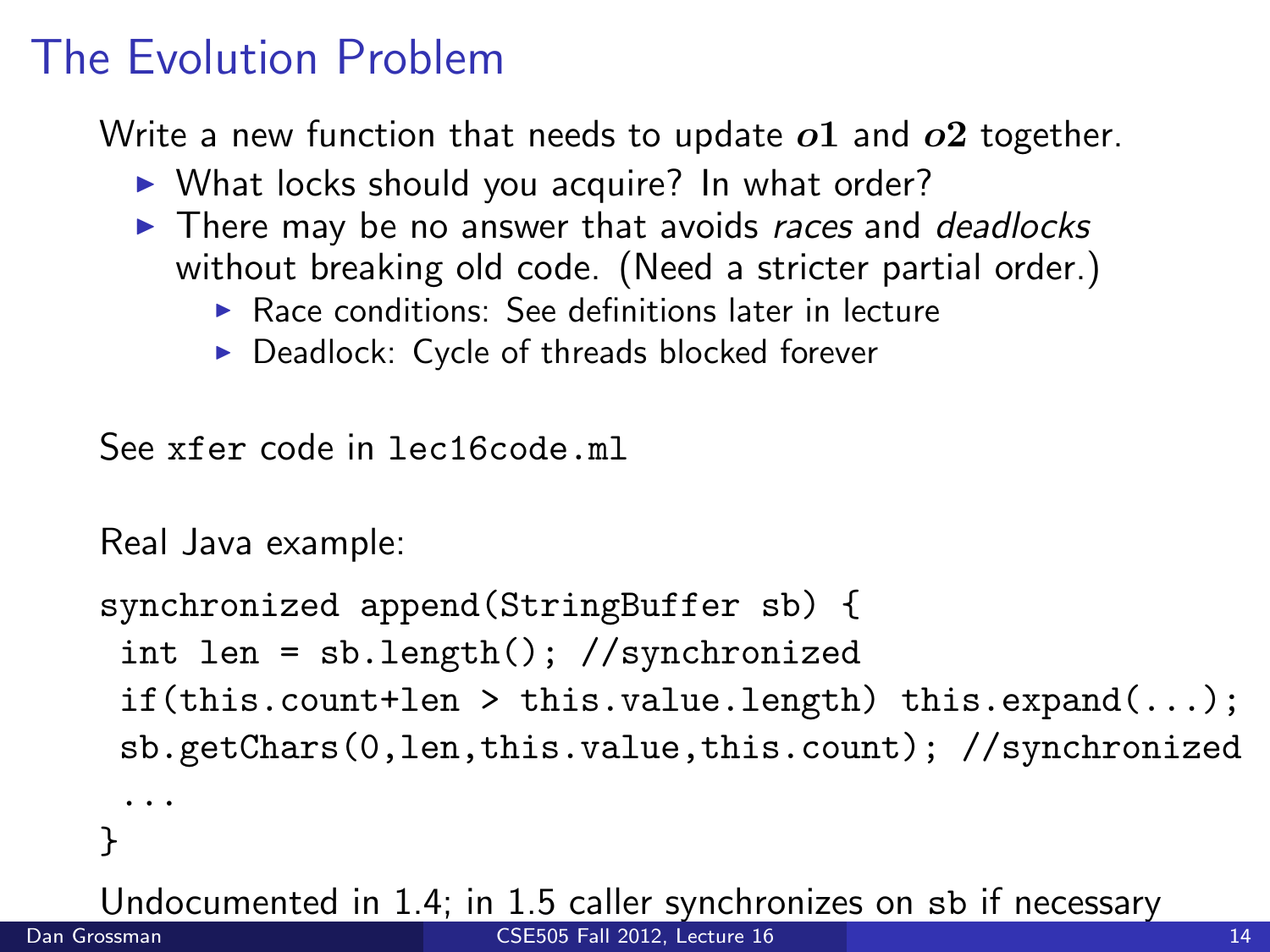Atomic Blocks (Software Transactions)

Java-like: atomic { s }

OCaml-like: atomic : (unit -> 'a) -> 'a

Execute the body/thunk as though no interleaving from other threads

- $\triangleright$  Allow parallelism unless there are actual run-time memory conflicts (detect and abort/retry)
- $\triangleright$  Convenience of coarse-grained locking with parallelism of fine-grained locking (or better)
- $\triangleright$  But language implementation has to do more to detect conflicts (much like garbage collection is convenient but has costs)

Most research on implementation (preserve parallelism unless there are conflicts), but this is not an implementation course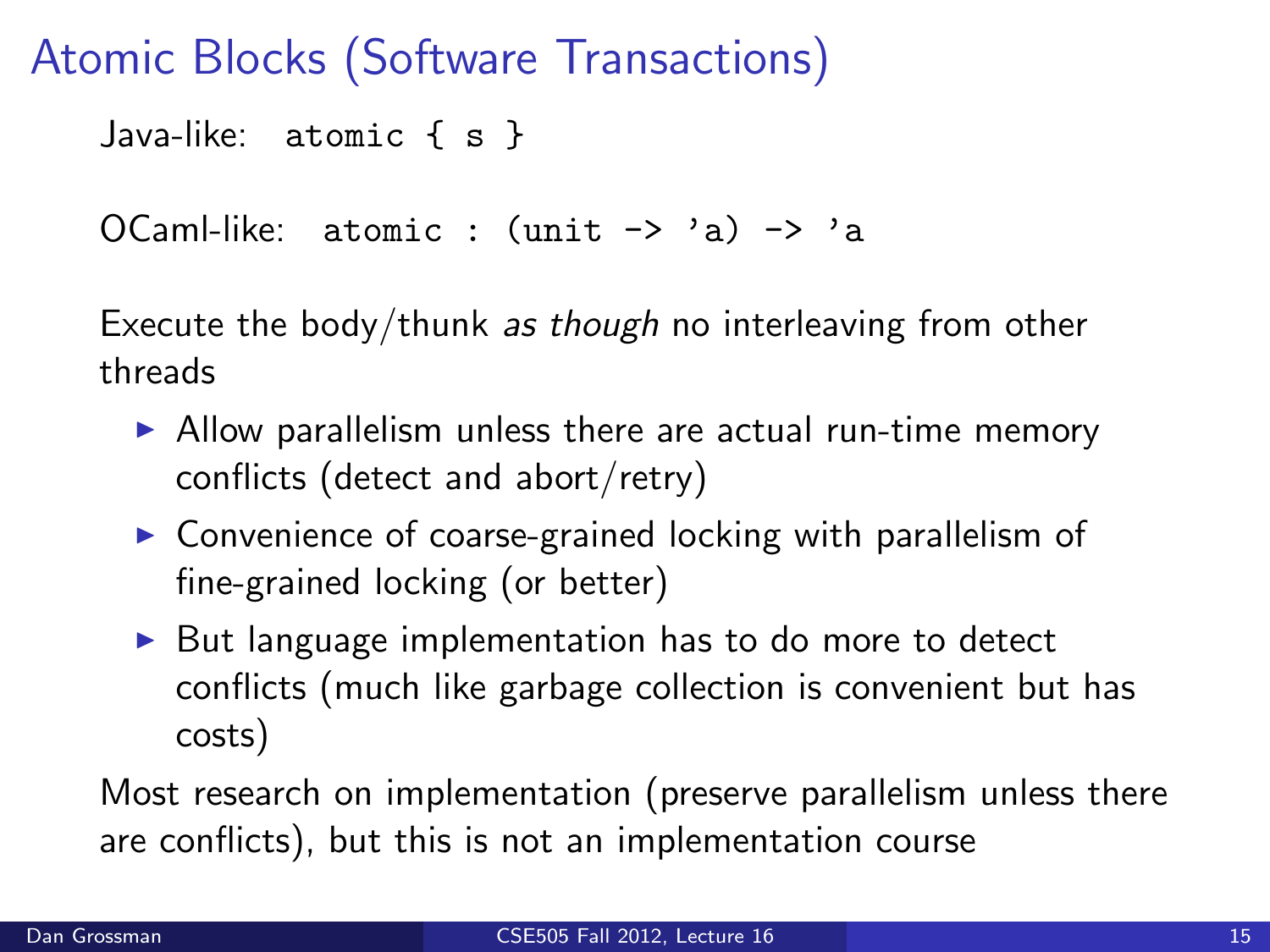#### Transactions make things easier

Problems like append and xfer become trivial

So does mixing coarse-grained and fine-grained operations (e.g., hashtable lookup and hashtable resize)

Transactions are great, but not a panacea:

- $\triangleright$  Application-level races can remain
- $\triangleright$  Application-level deadlock can remain
- $\blacktriangleright$  Implementations generally try-and-abort, which is hard for "launch missiles" (e.g.,  $I/O$ )
- $\triangleright$  Many software implementations provide a weaker and under-specified semantics if there are data races with non-transactions
- $\triangleright$  Memory-consistency model questions remain and may be worse than with locks...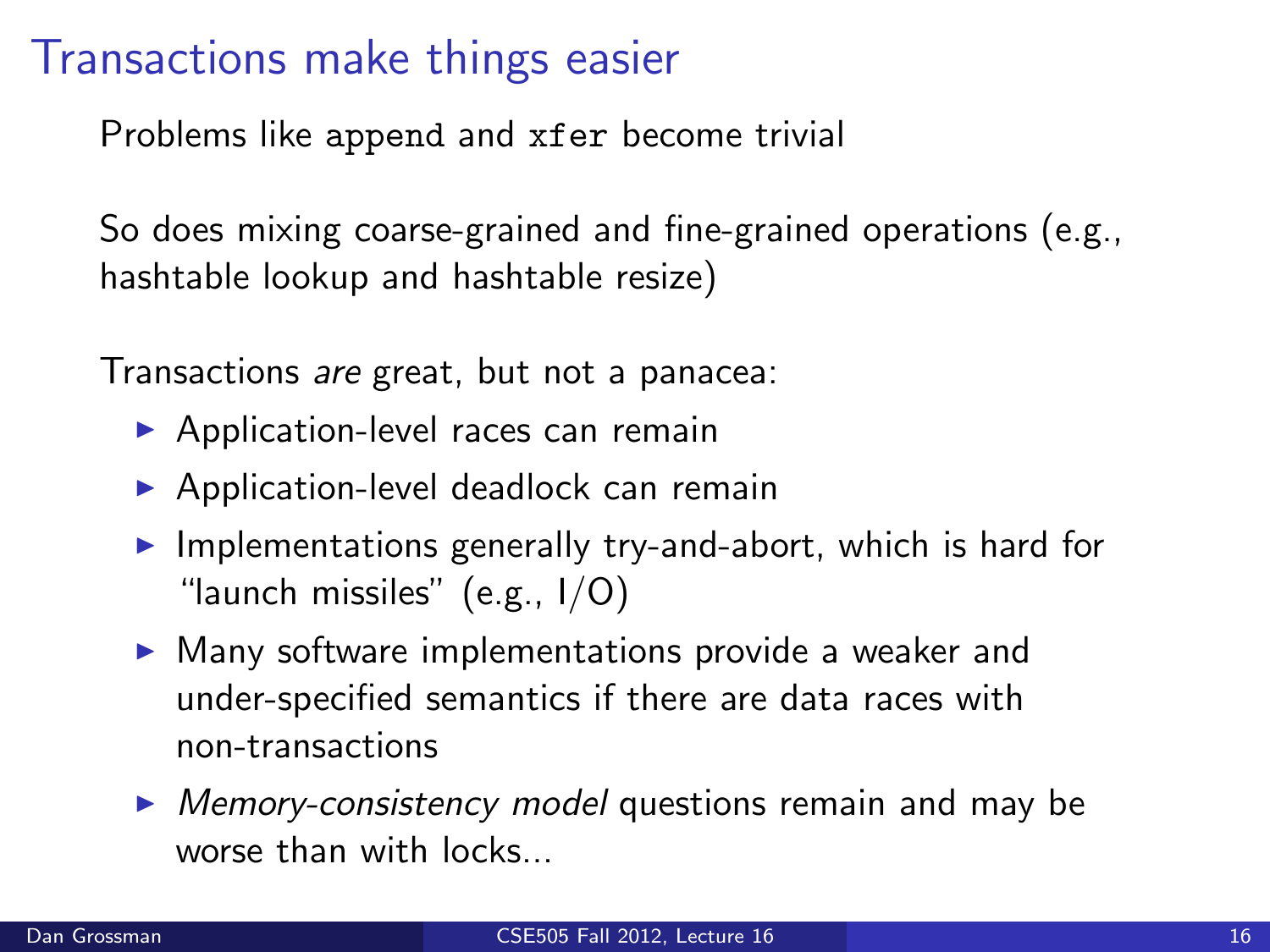# *Data races, informally*

[More formal definition to follow]

"*race condition*" means two different things

- *Data race:* Two threads read/write, write/read, or write/write the same location without intervening synchronization
	- So two conflicting accesses could happen "at the same time"
	- Better name not used: *simultaneous access error*
- *Bad interleaving:* Application error due to thread scheduling
	- Different order would not produce error
	- A data-race free program can have bad interleavings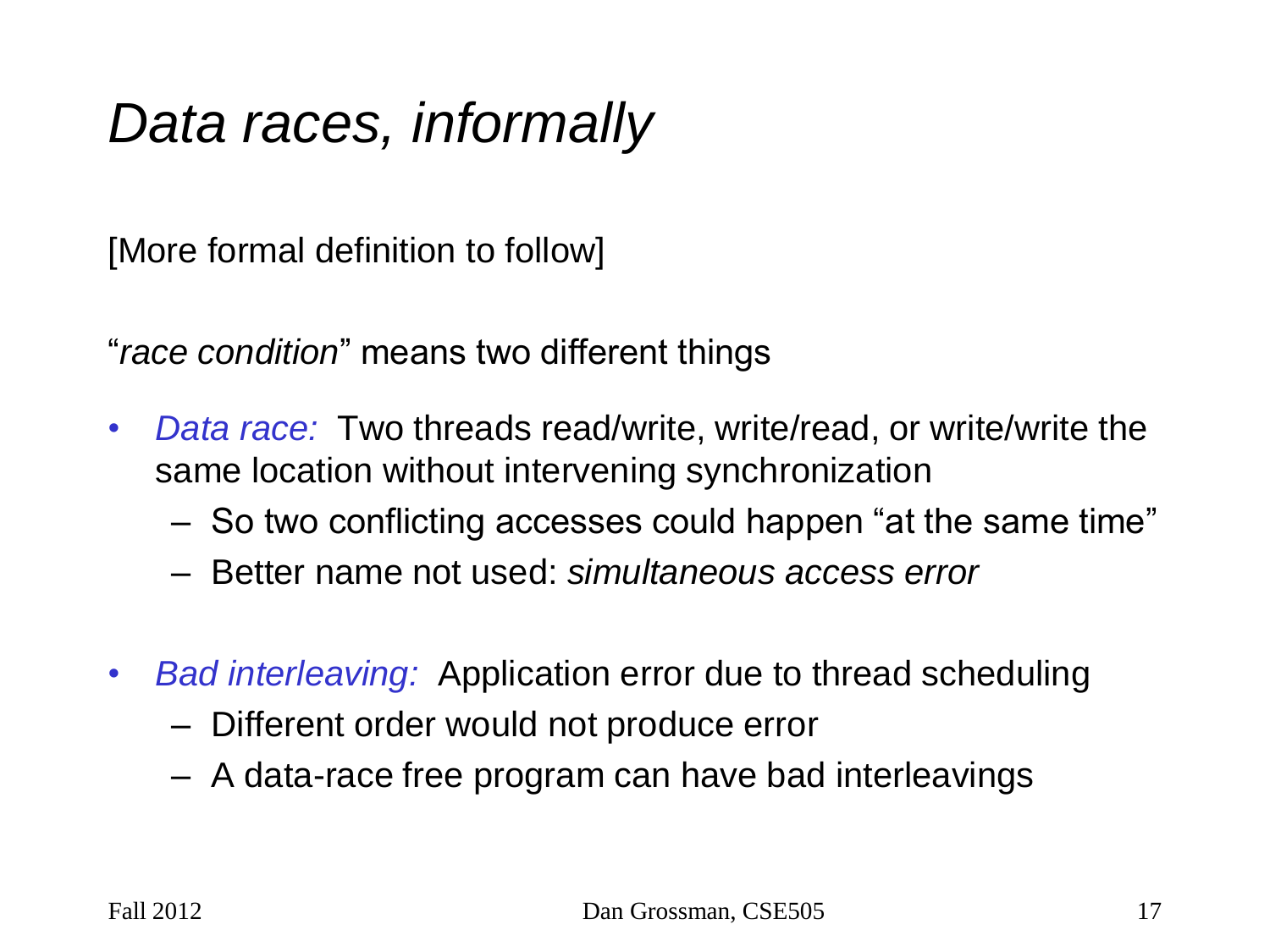### *Bad interleaving example*



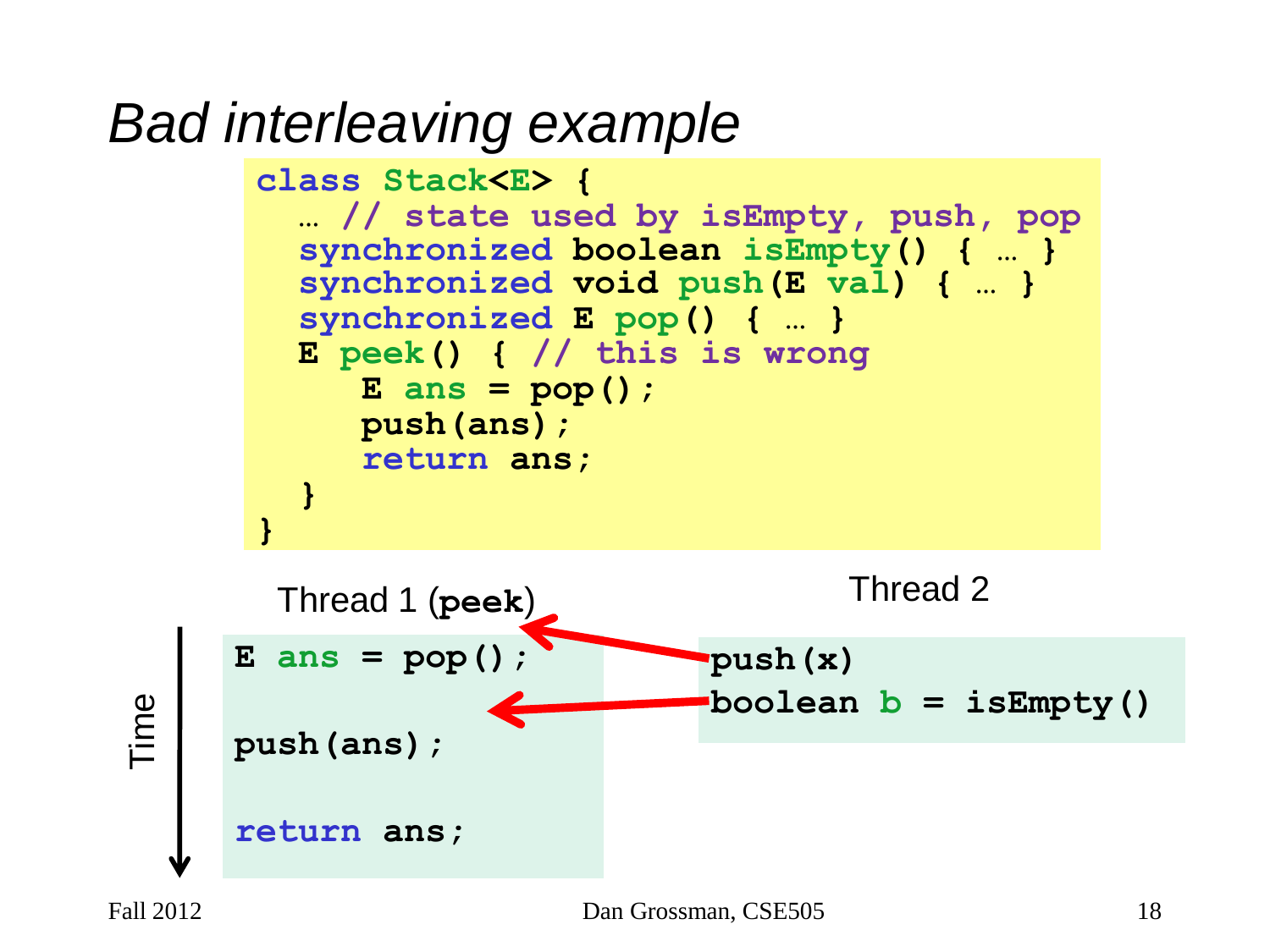## *Consistent locking*

If all mutable, thread-shared memory is *consistently guarded by some lock*, then data races are impossible



But:

- Bad interleavings can remain: programmer must make *critical sections* large enough
- Consistent locking is *sufficient* but not *necessary*
	- A tool detecting consistent-locking violations might report "problems" even if no data races are possible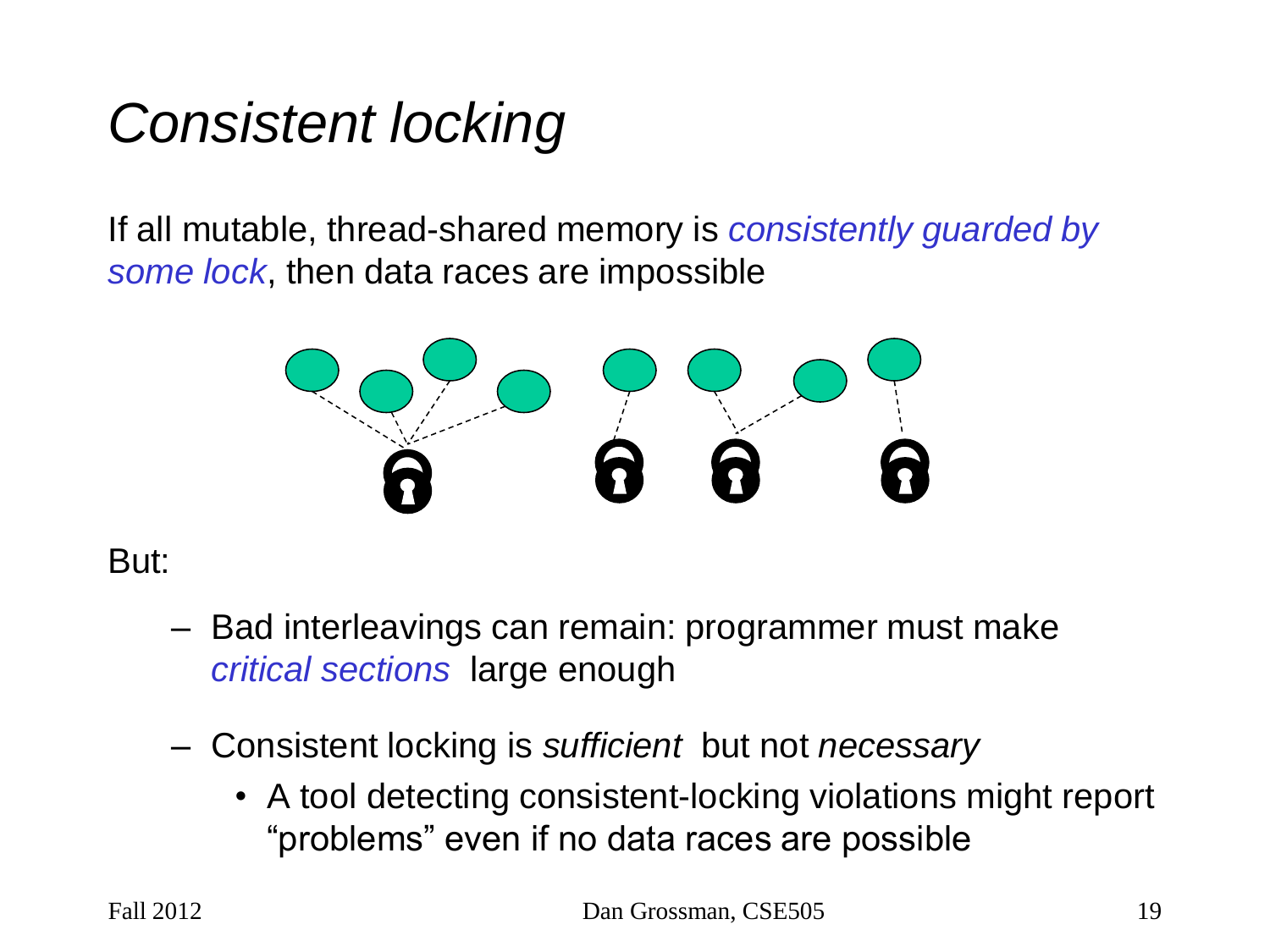Let threads T1, …, Tn perform *actions*:

- *Read* shared location *x*
- *Write* shared location *x*
- [Successfully] *Acquire* lock *m*
- *Release* lock *m*
- Thread-local actions (local variables, control flow, arithmetic)
	- Will ignore these

Order in one thread is *program order*

– Legal orders given by language's single-threaded semantics + reads

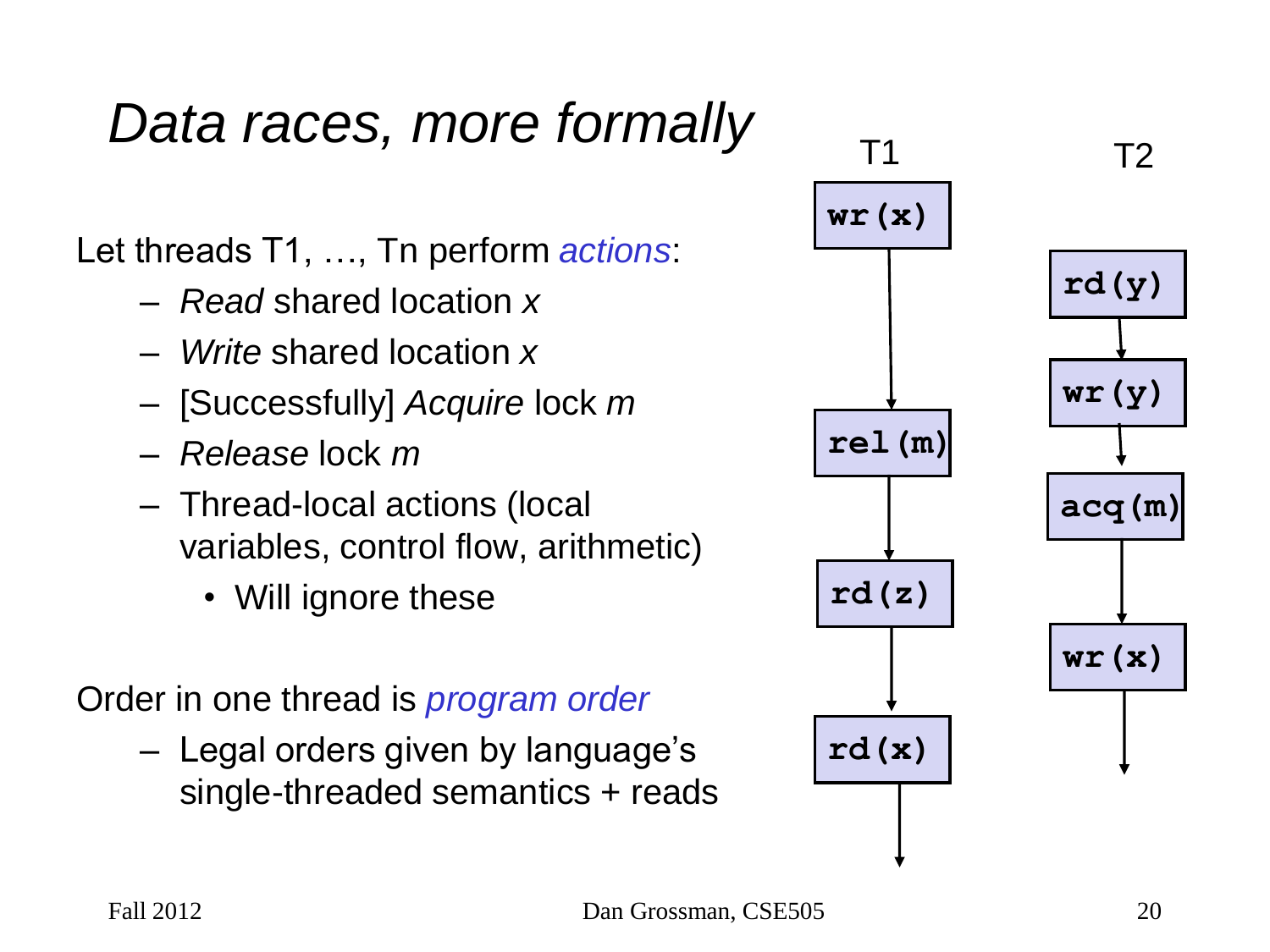*Execution [trace]* is a partial order over actions *a1* < *a2*

- *Program order:* If Ti performs *a1* before *a2*, then *a1* < *a2*
- *Sync order:* If a2=(Ti acquires m) occurs after  $a1=(Tj)$  releases m), then *a1* < *a2*
- *Transitivity:* If *a1* < *a2* and *a2* < *a3*, then *a1* < *a3*

Called the *happens-before relation*

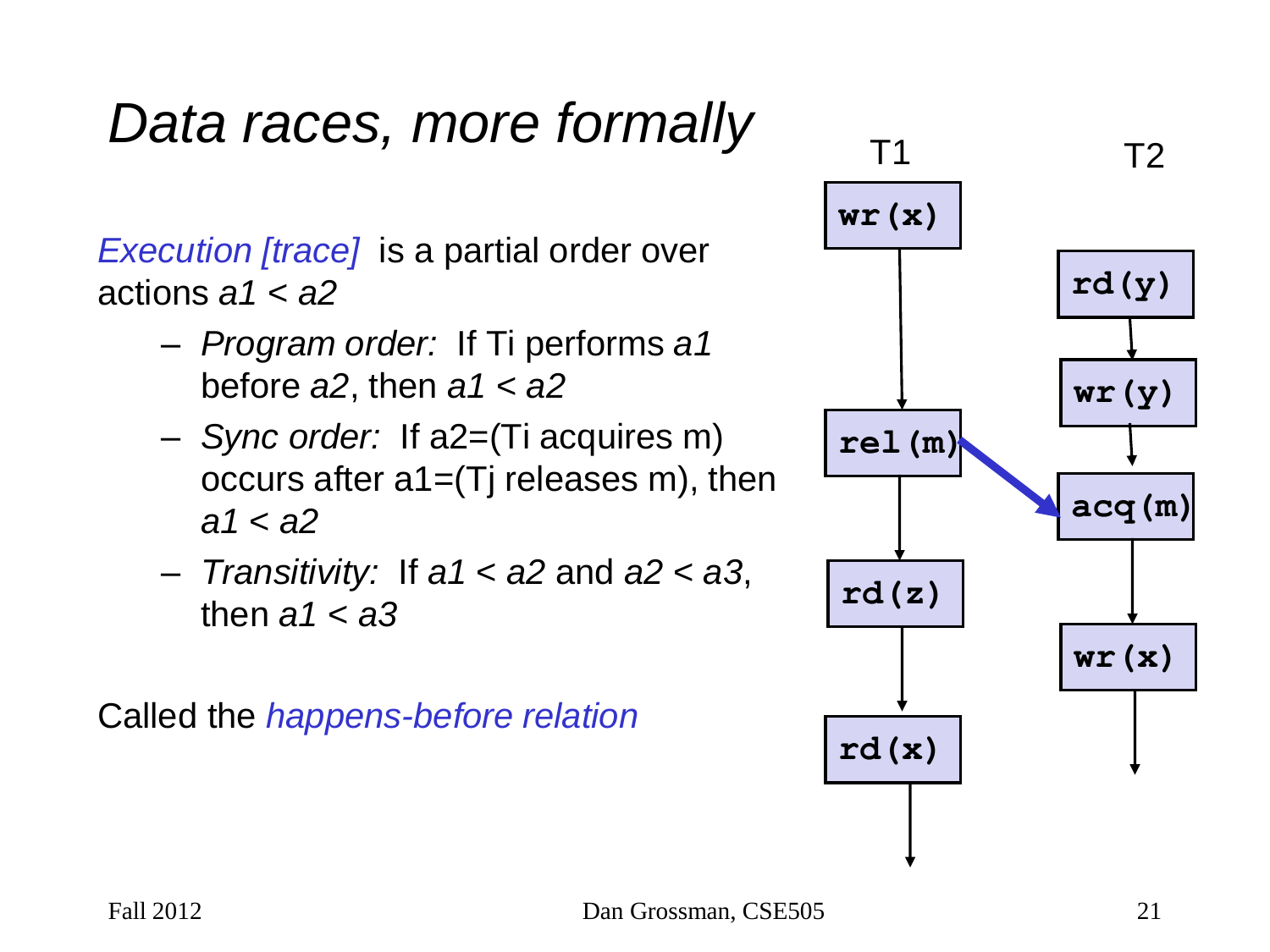- Two actions conflict if they read/write, write/read, or write/write the same location
	- Different locations not a conflict
	- Read/read not a conflict

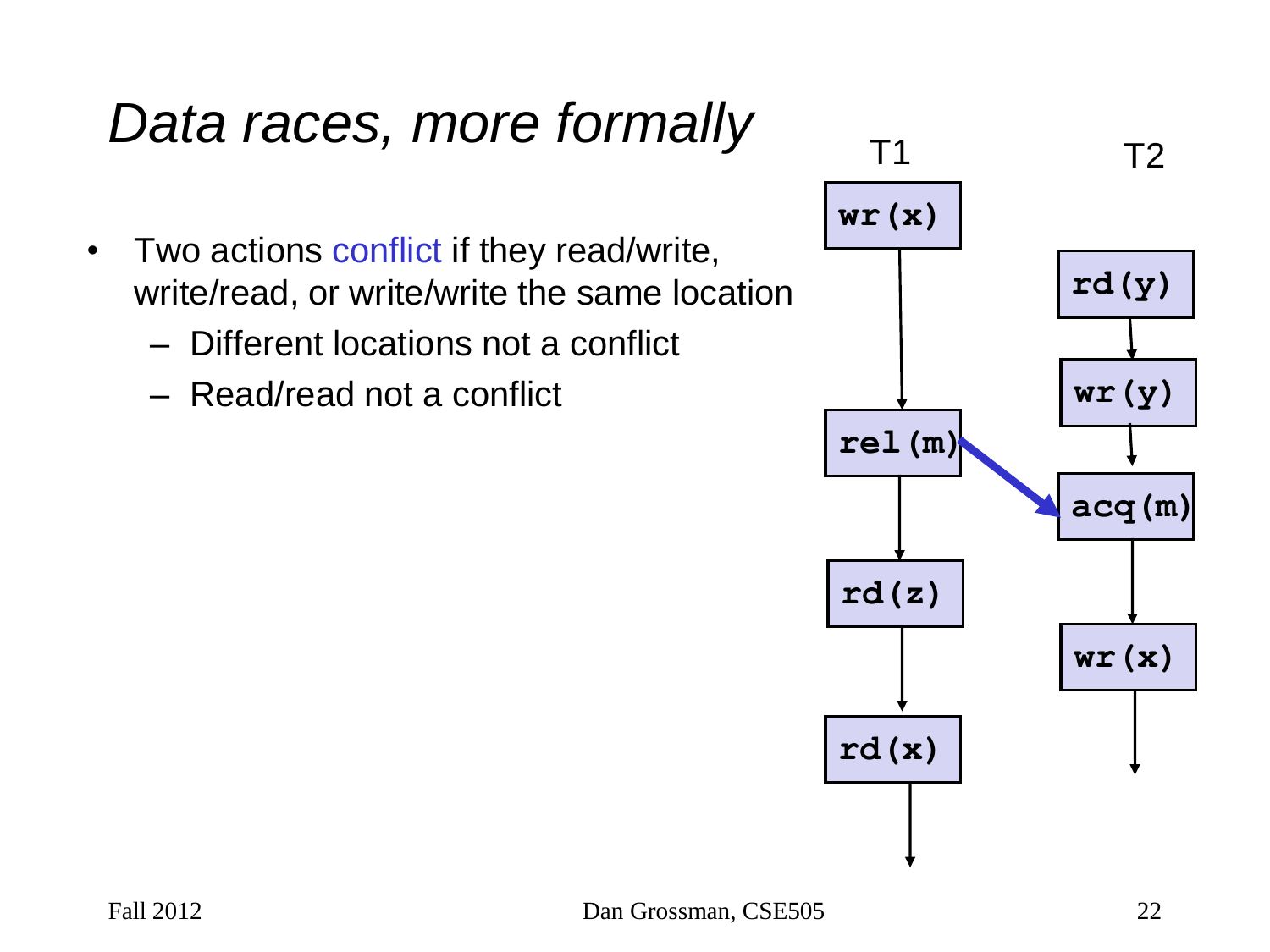- Finally, a *data race* is two conflicting actions *a1* and *a2* unordered by the happens-before relation
	- *a1* < *a2* and *a2* < *a1* / /
	- By definition of happens-before, actions will be in different threads
	- By definition of conflicting, will be read/write, write/read, or write/write
- A program is *data-race free* if no trace on any input has a data race

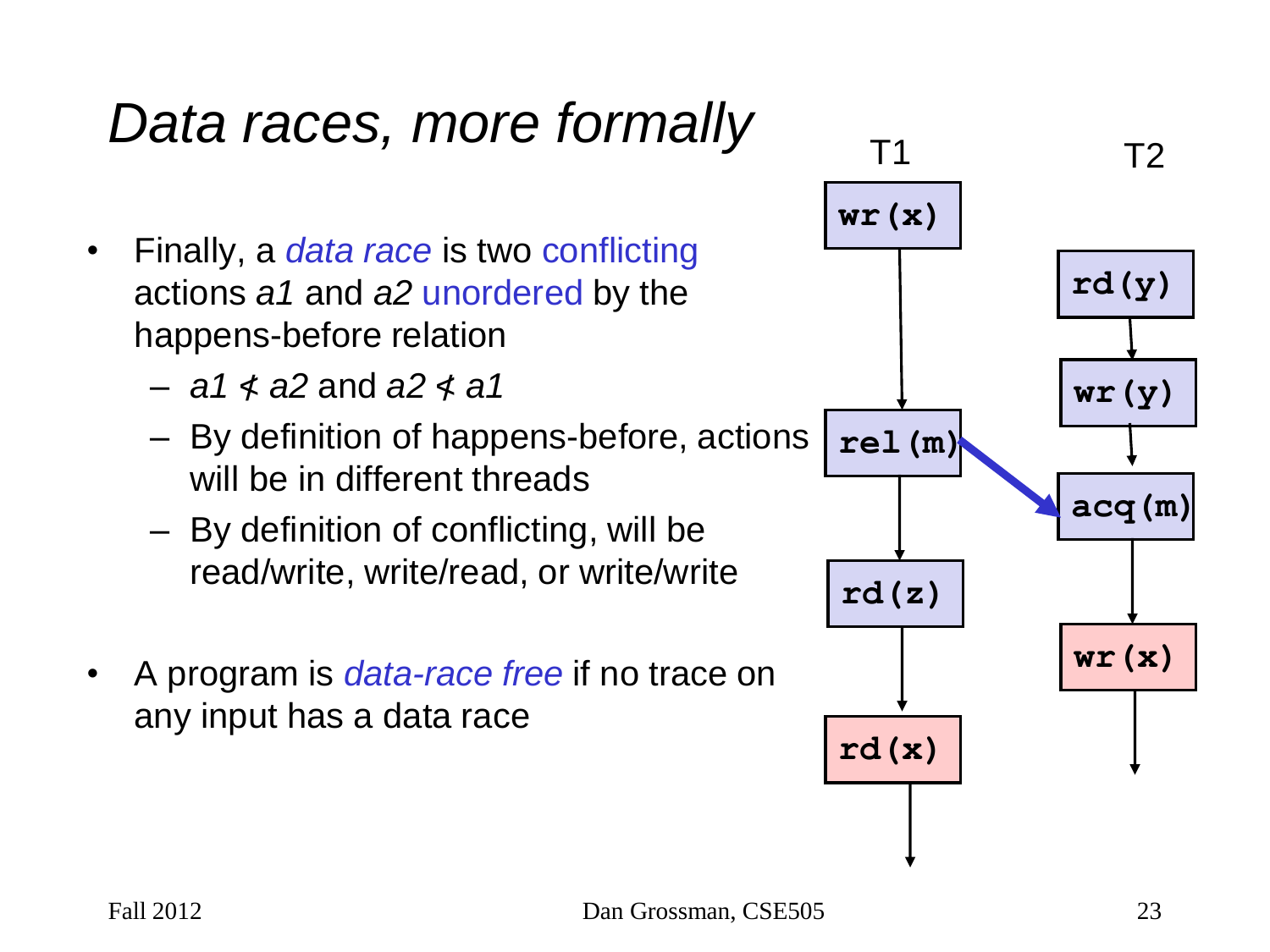## *Beyond locks*

Notion of data race extends to synchronization other than locks

– Just define happens-before appropriately

Examples:

- Thread fork
- Thread join
- Volatile variables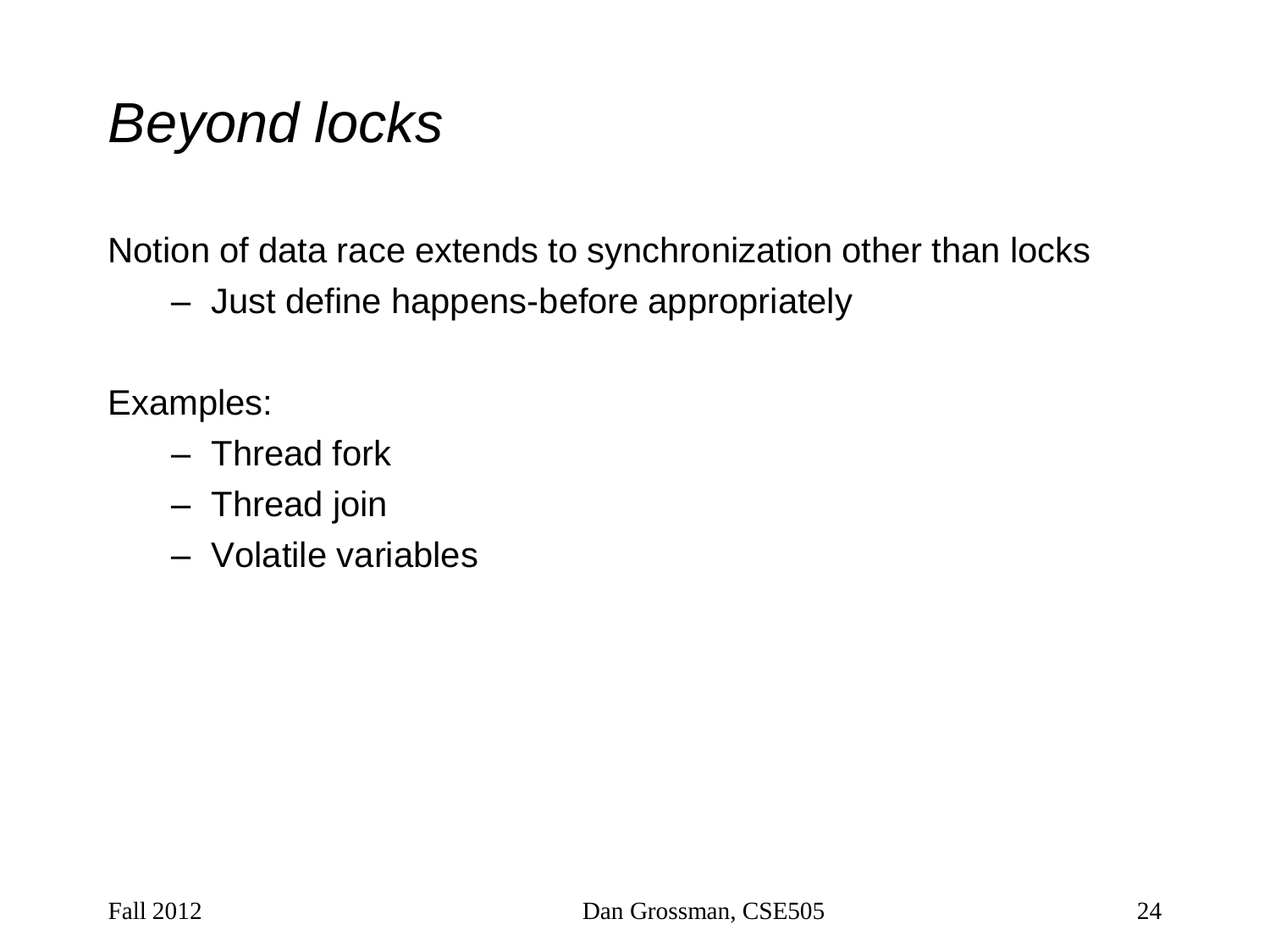### *Why care about data races?*

Recall not all race conditions are data races… So why focus on data races?

- One answer: Find some bugs without application-specific knowledge
- More interesting: Semantics for modern languages very *relaxed* for programs with data races
	- Else optimizing compilers and hardware too difficult in practice
	- Increases importance of writing data-race-free programs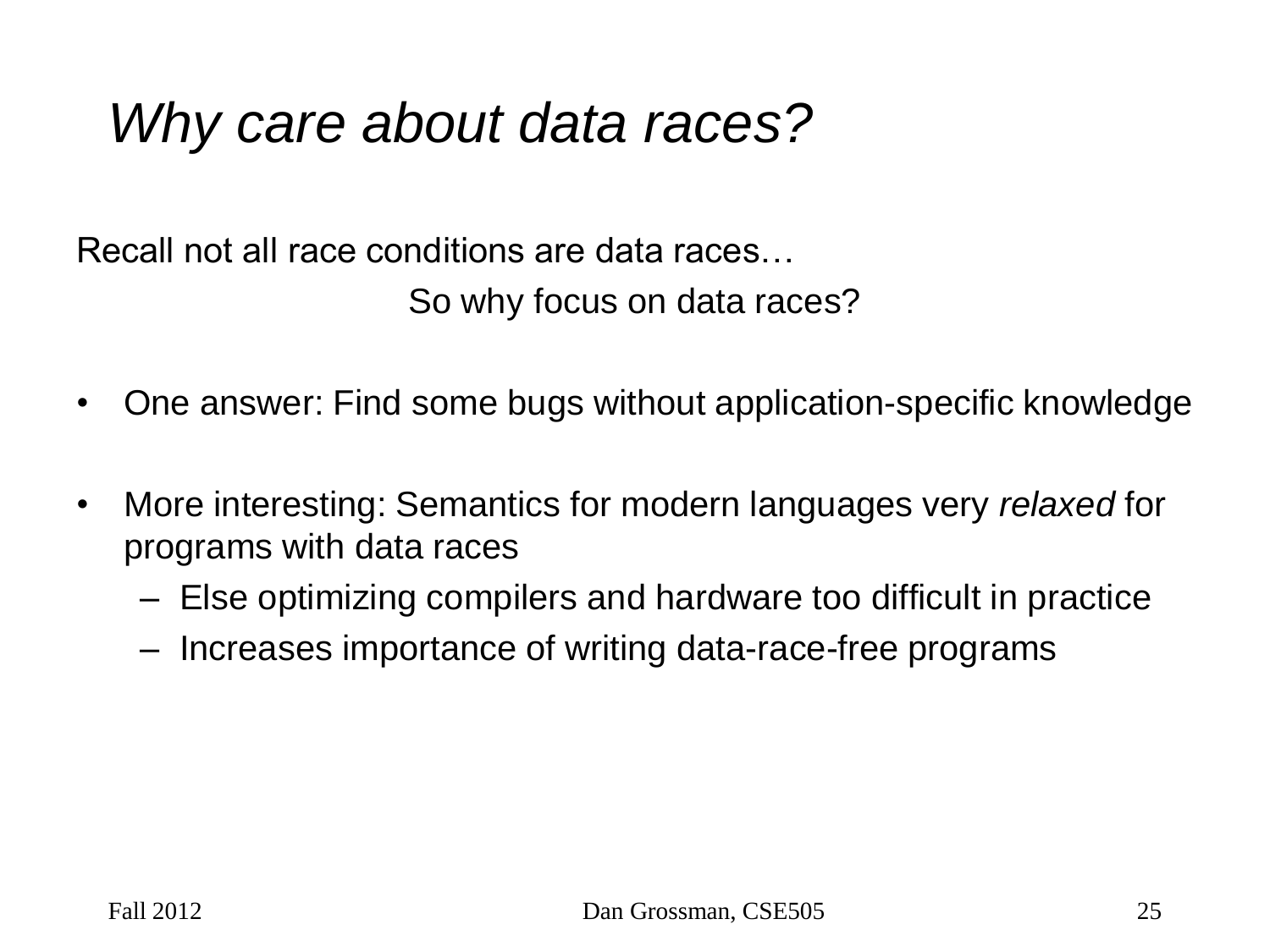## *An example*

Can the assertion fail?

**// shared memory**  $a = 0; b = 0;$ **// Thread 1 x = a + b; y = a; z = a + b; assert(z>=y); // Thread 2 b = 1; a = 1;**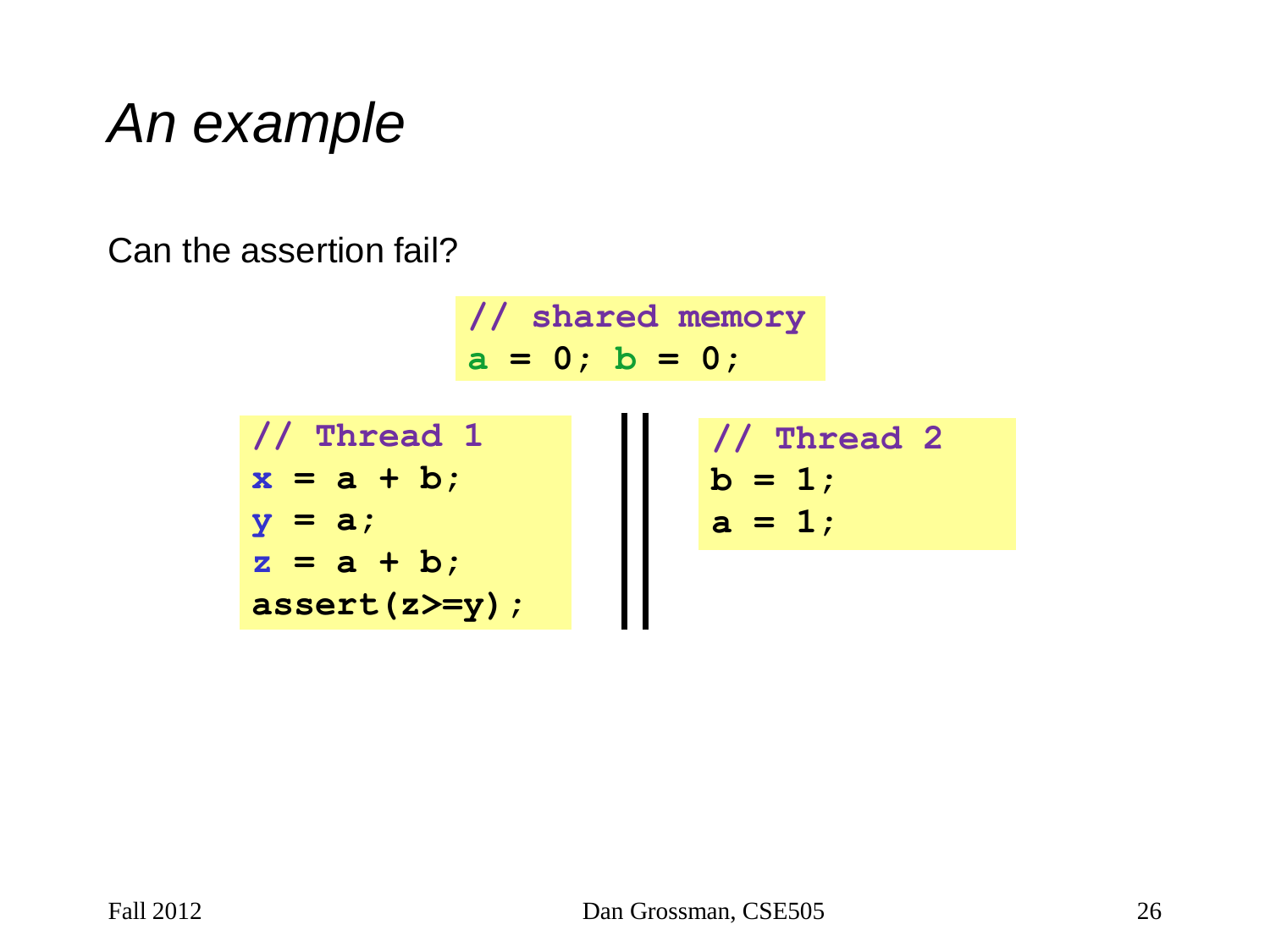# *An example*

Can the assertion fail?

**// shared memory**  $a = 0$ ;  $b = 0$ ; **// Thread 1 x = a + b; y = a; z = a + b; assert(z>=y); // Thread 2 b = 1; a = 1;**

– Argue assertion cannot fail:

**a** never decreases and **b** is never negative, so **z>=y**

– But argument makes implicit assumptions you *cannot* make in Java, C#, C++, etc. (!)

Fall 2012 Dan Grossman, CSE505 27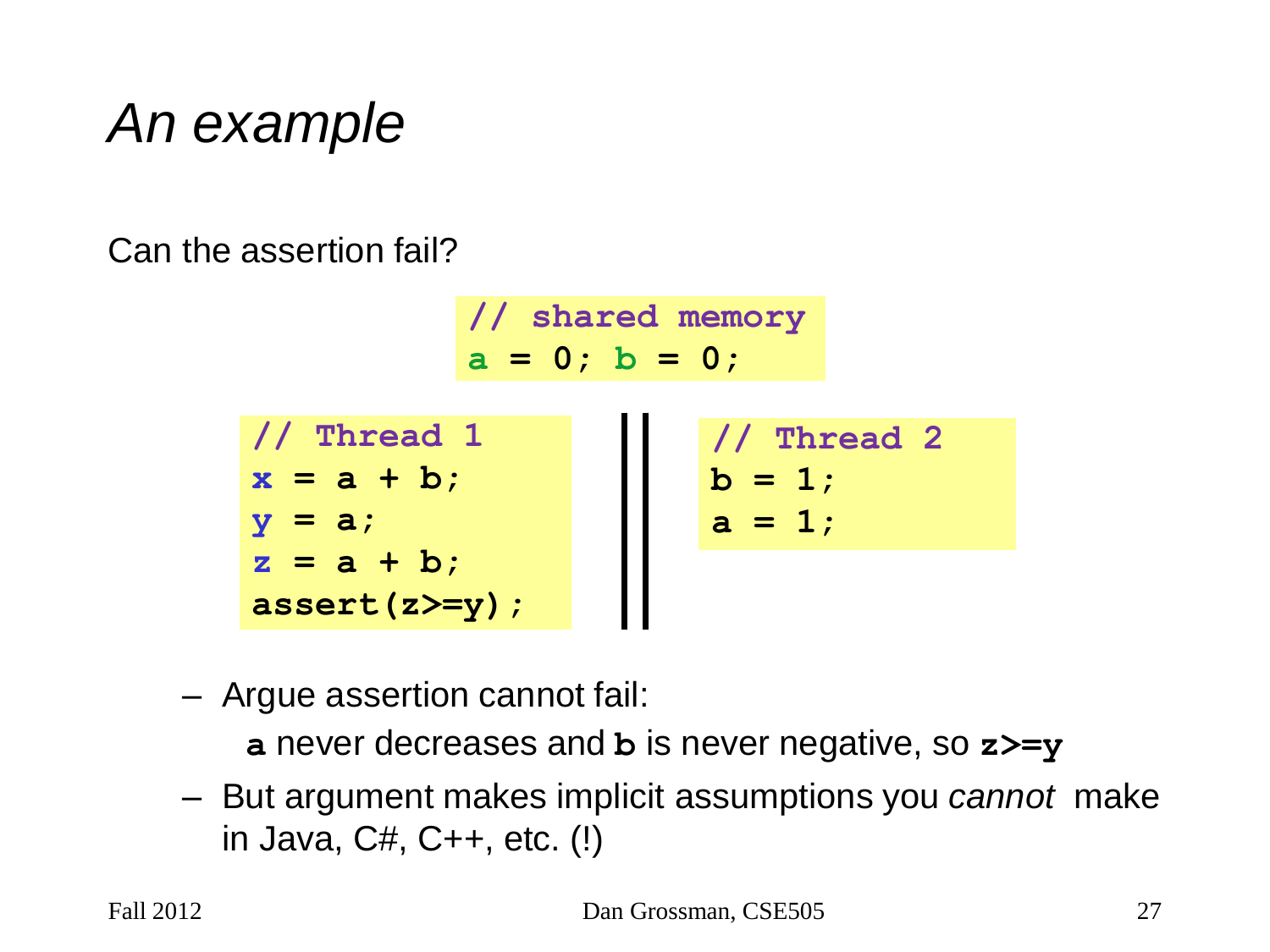# *Common-subexpression elimination*

Compilers simplify/optimize code in many ways, e.g.:

**// shared memory a = 0; b = 0;** 



Now assertion can fail

- As though third read of **a** precedes second read of **a**
- Many compiler optimizations have the effect of reordering/removing/adding memory operations like this (exceptions: constant-folding, function inlining, …)

Fall 2012 Dan Grossman, CSE505 28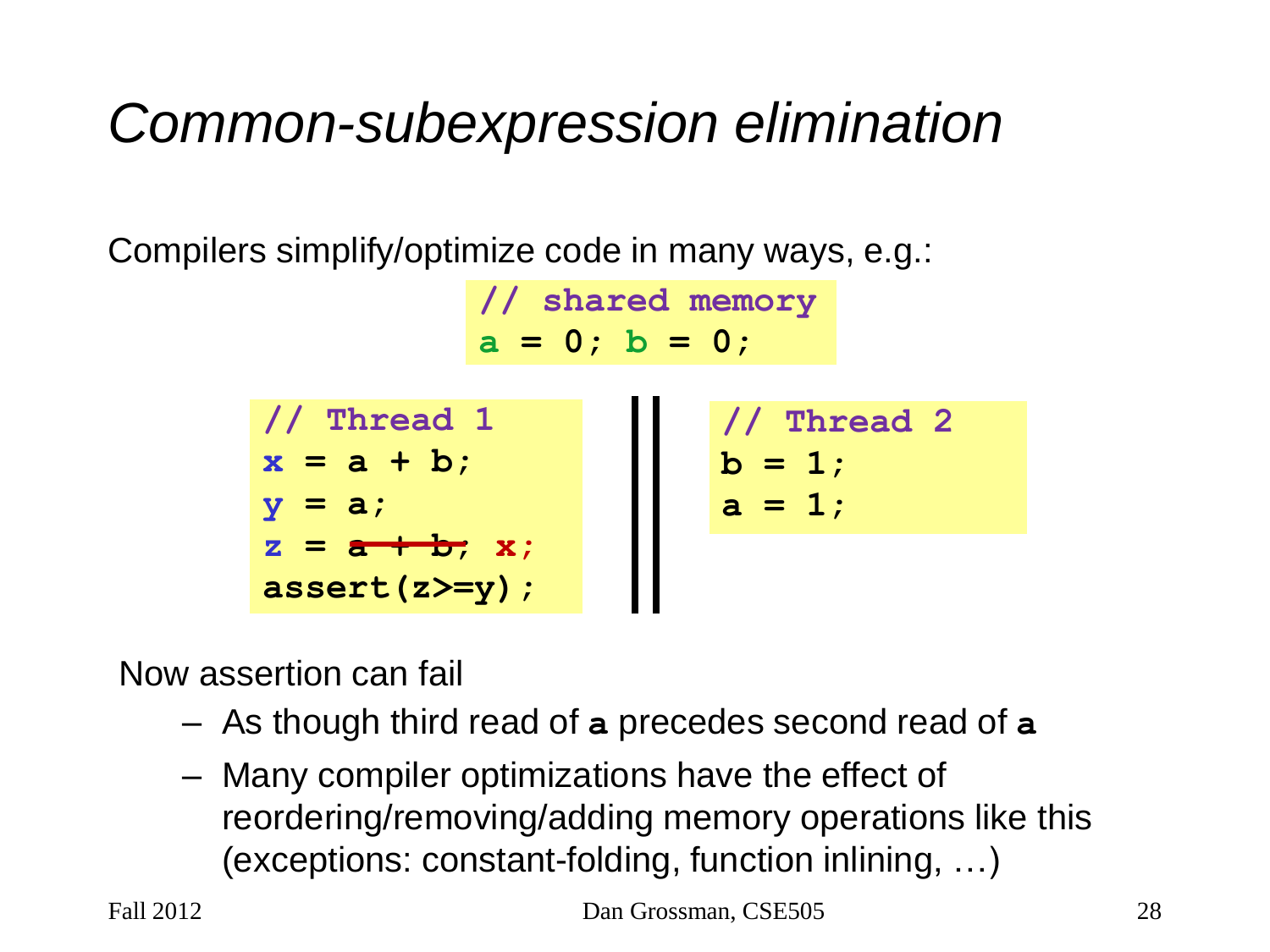### *A decision…*

**// shared memory a = 0; b = 0;** 



Language semantics *must* resolve this tension:

- If assertion can fail, the program is wrong
- If assertion cannot fail, the compiler is wrong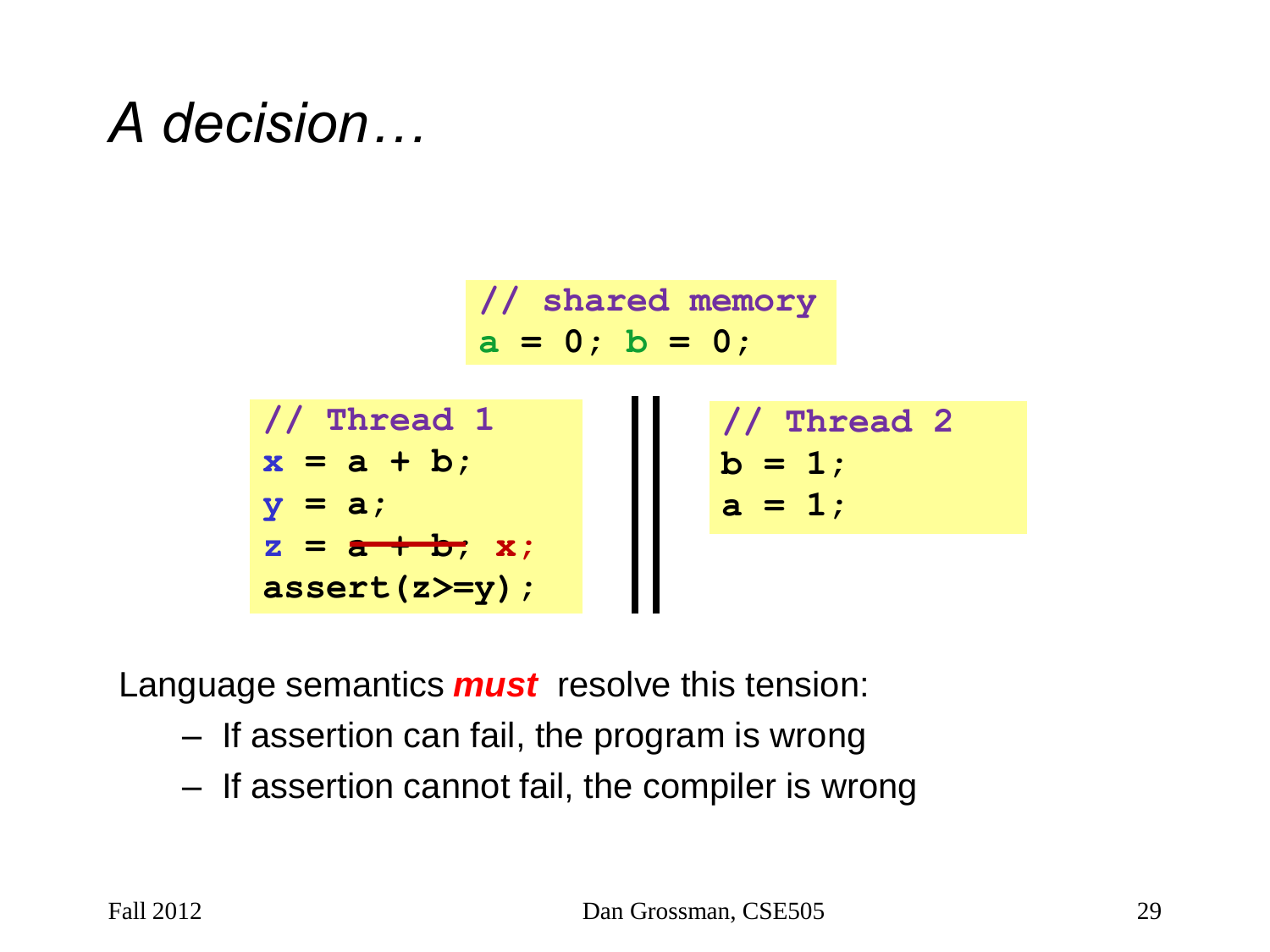## *Memory-consistency model*

- A *memory-consistency model* (or *memory model*) for a sharedmemory language specifies *which write a read can see*
	- Essential part of language definition
	- Widely under-appreciated until last several years
- Natural, strong model is *sequential consistency (SC)* [Lamport]
	- Intuitive "interleaving semantics" with a global memory

 "*the results of any execution is the same as if the operations of all the processors were executed in some sequential order, and the operations of each individual processor appear in this sequence in the order specified by its program*"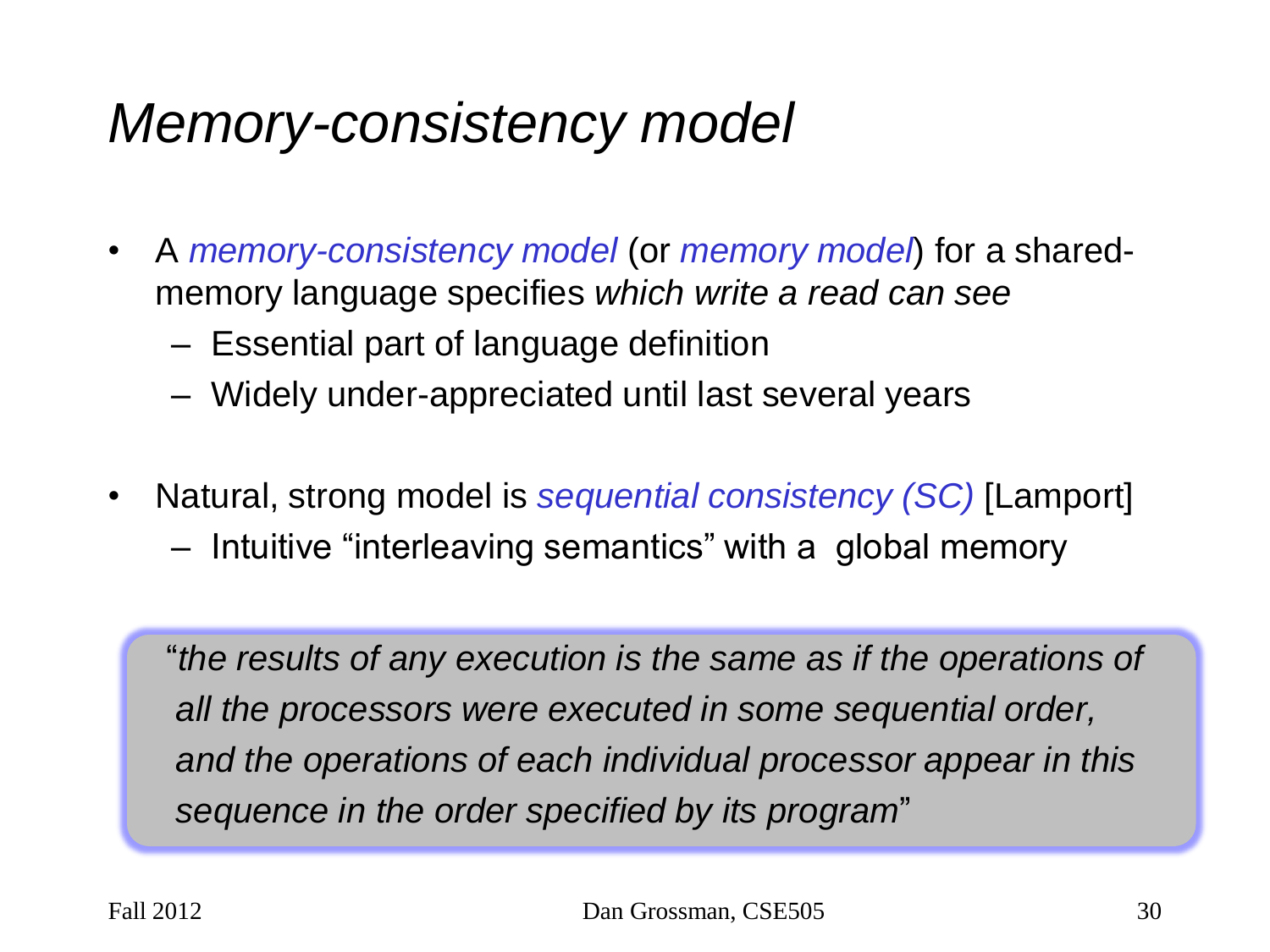## *Considered too strong*

- Under SC, compiler is wrong in our example
	- Must disable any optimization that has effect of reordering memory operations [on mutable, thread-shared memory]
- So modern languages do *not* guarantee SC
	- Another reason: Disabling optimization insufficient because the hardware also reorders memory operations unless you use very expensive (10x-100x) instructions
- But still need *some* language semantics to reason about programs…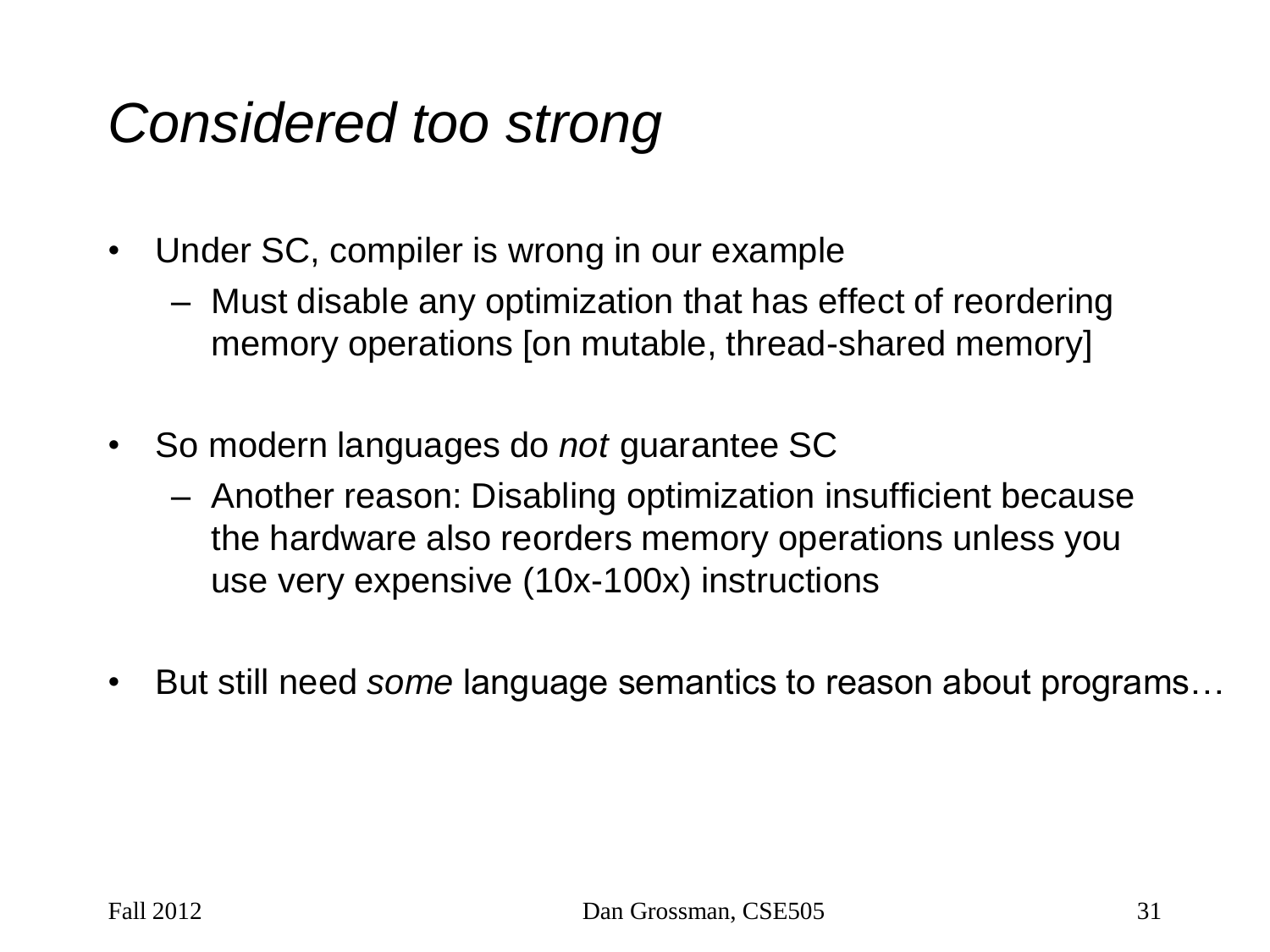# *The "grand compromise"*

- Basic idea:
	- Guarantee SC only for "*correctly synchronized"* programs [Adve]
	- Rely on programmer to synchronize correctly
	- $-$  Correctly synchronized  $==$  data-race free (DRF)!
- More precisely:

*If* every SC execution of a program *P* has no data races, *then* every execution of *P* is equivalent to an SC execution

- Notice we use SC to decide if *P* has data races
- Known as "DRF implies SC"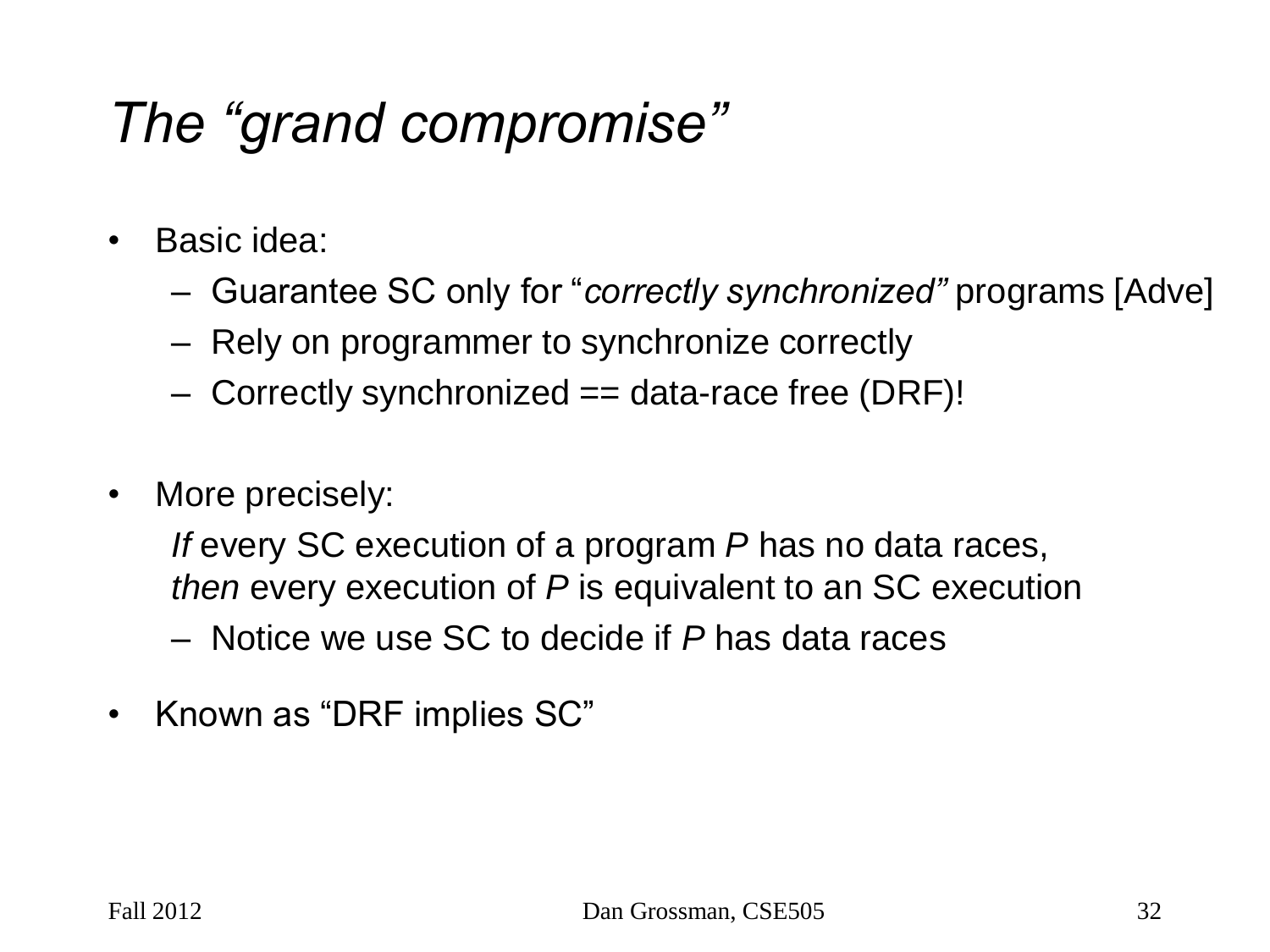### *Roles under the compromise*

- Programmer: write a DRF program
- Language implementor: provide SC assuming program is DRF

But what if there *is* a data race:

- C++: anything can happen
	- "catch-fire semantics"
	- Just like array-bounds errors, uninitialized data, etc.
- Java/C#: very complicated story
	- Preserve safety/security despite reorderings
	- "DRF implies SC" a theorem about the very-complicated definition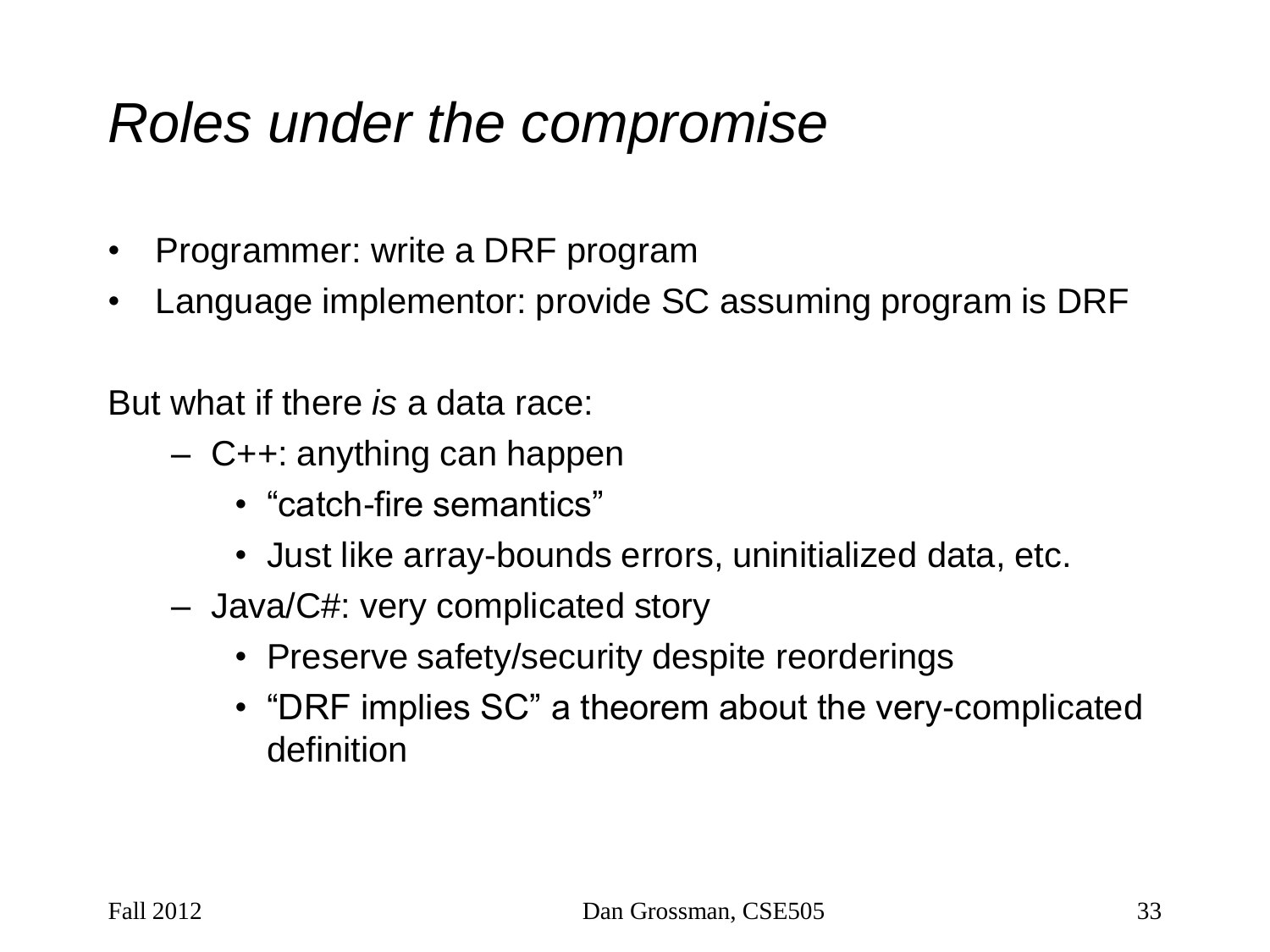Code has a data race, so program is wrong and compiler is justified

**// shared memory**  $a = 0$ ;  $b = 0$ ; **// Thread 1 x = a + b; y = a;**  $z = a + b$ ; x; **assert(z>=y); // Thread 2**  $b = 1;$ **a = 1;**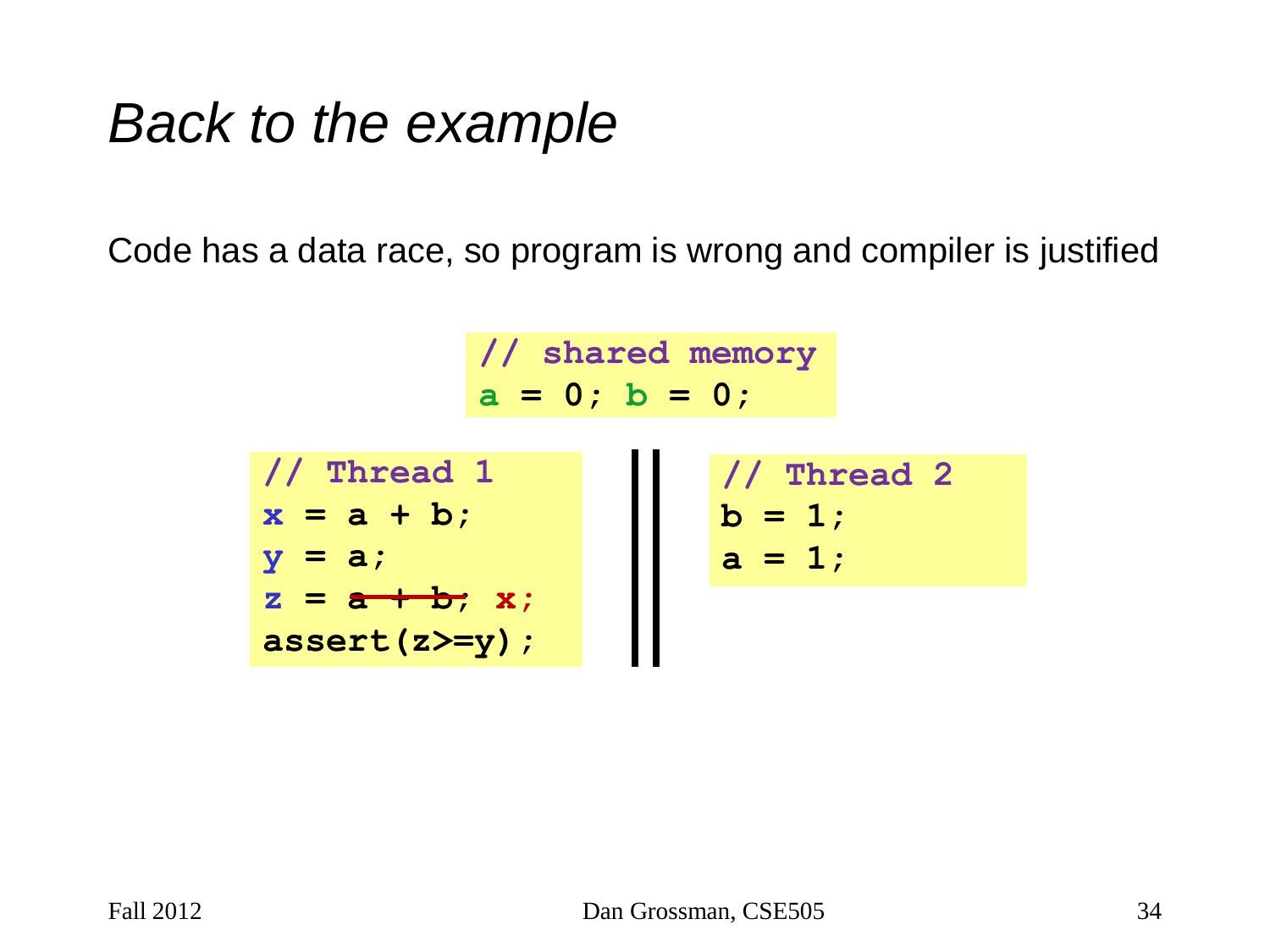This version is DRF, so the "optimization" is *illegal*

– Compiler would be wrong: assertion must not fail

**// shared memory a = 0; b = 0; m a lock** 

```
// Thread 1
sync(m){x = a + b;}
sync(m){y = a;}
sync(m){z = a + b;}
assert(z>=y);
```

```
// Thread 2
sync(m){b = 1;}
sync(m){a = 1;}
```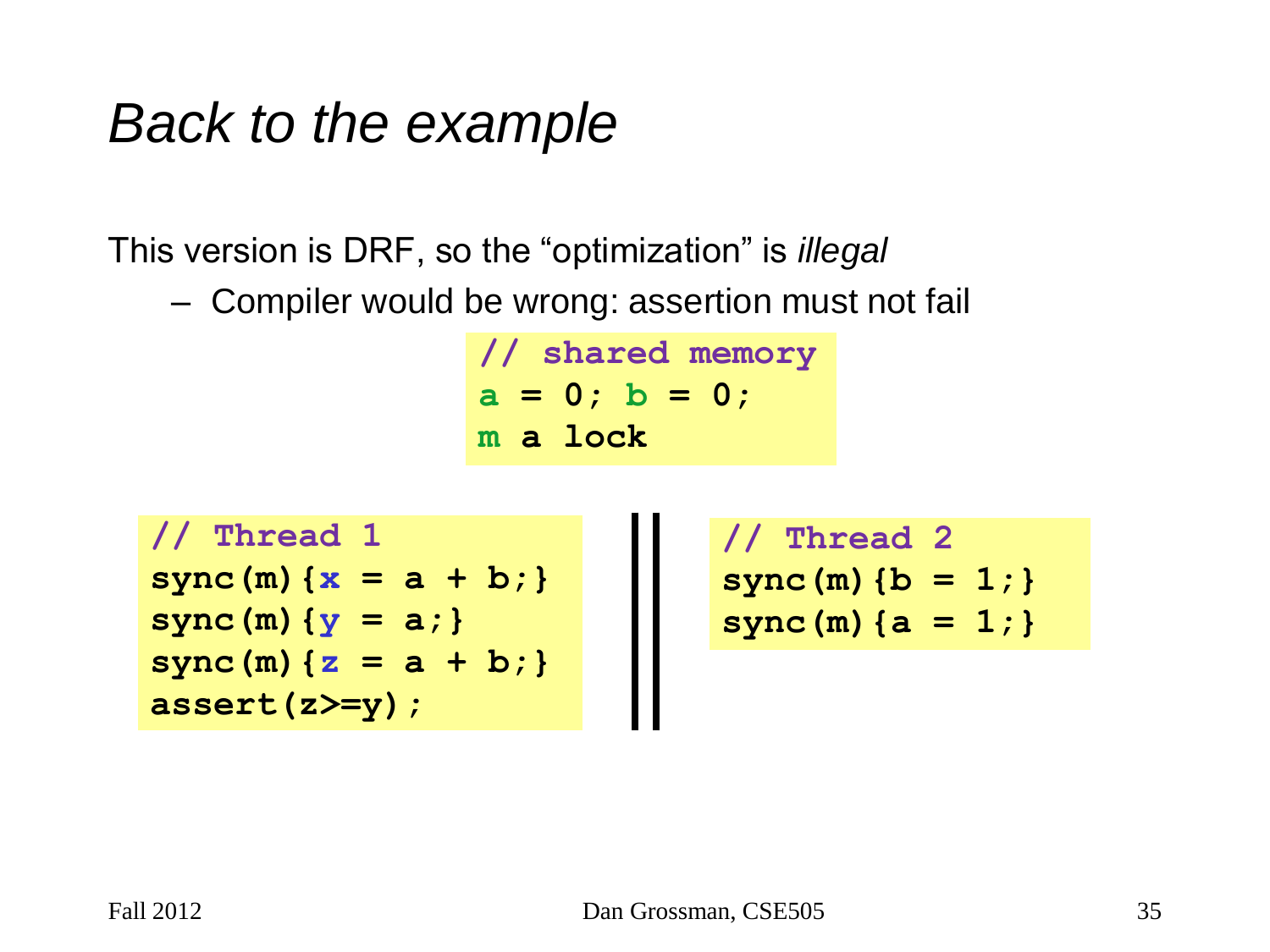This version is DRF, but the optimization is *legal* because it does not affect *observable* behavior: the assertion will not fail

> **// shared memory a = 0; b = 0; m a lock**



```
// Thread 2\n
$$
sync(m) {\n    b = 1;\n    a = 1;\n}
$$

```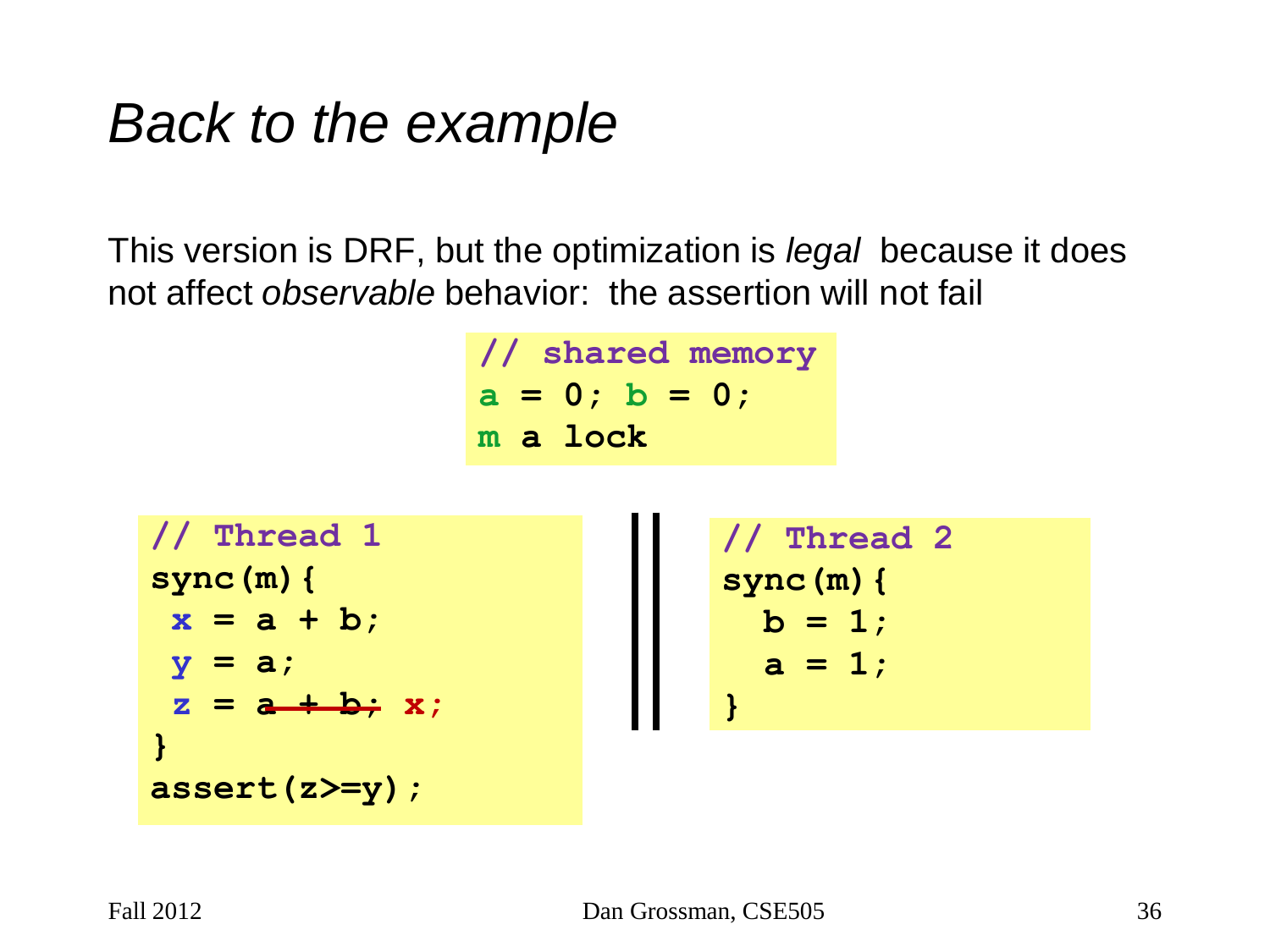This version is also DRF and the optimization is illegal

– Volatile fields (cf. C++ atomics) exist precisely for writing "clever" code like this (e.g., lock-free data structures)

```
// shared memory
volatile int a, b;
a = 0;
b = 0;
```
**// Thread 1 x = a + b; y = a; z = a + b; assert(z>=y);**

**// Thread 2 b = 1; a = 1;**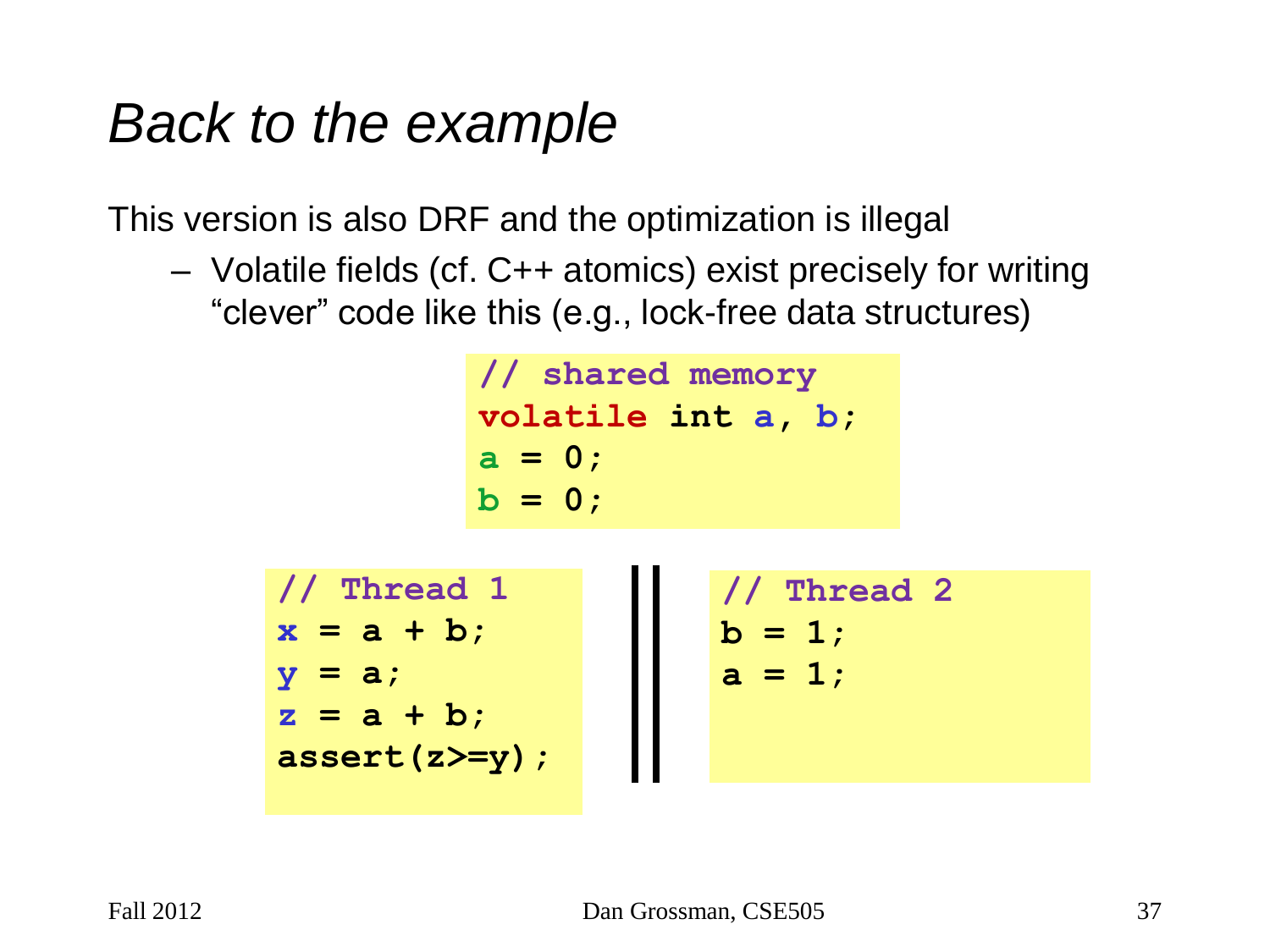## *So what is allowed?*

How can language implementors know if an optimization obeys "DRF implies SC"? Must be aware of threads! [Boehm]

Basically 2.5 rules suffice, *without* needing inter-thread analysis:

- 0. Optimization must be legal for single-threaded programs
- 1. Do not move shared-memory accesses across lock acquires/releases
	- Careful: A callee might do synchronization
	- Can relax this slightly [Effinger-Dean et al 2012]
- 2. Never add a memory operation not in the program [Boehm]
	- Seems like it would be strange to do this, but there are some nonstrange examples (cf. homework problem)